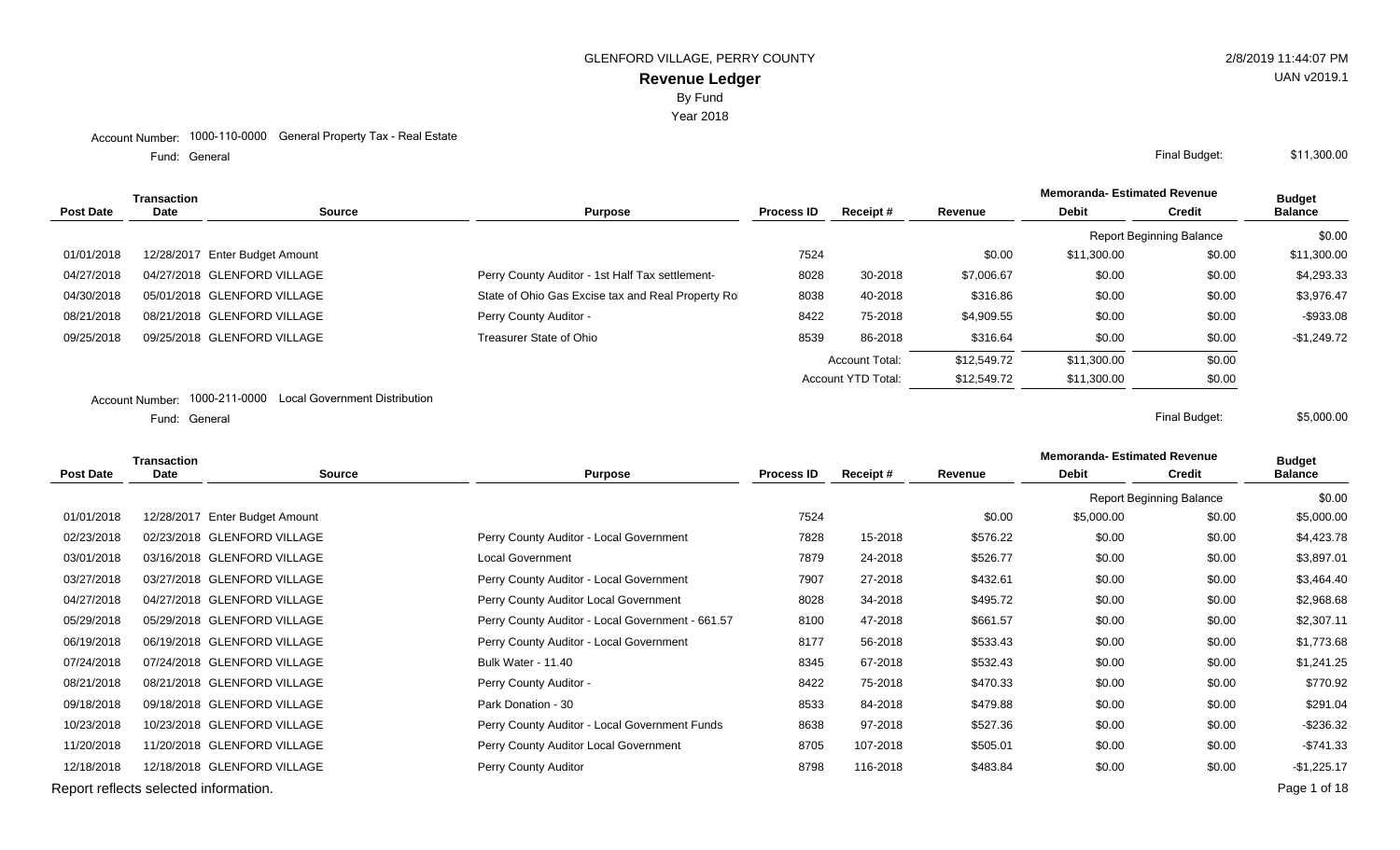# **Revenue Ledger**

By Fund

Year 2018

| Account Total:     | \$6,225.17 | \$5,000.00 | \$0.00 |
|--------------------|------------|------------|--------|
| Account YTD Total: | \$6,225.17 | \$5,000.00 | \$0.00 |

Account Number: 1000-222-0000 Cigarette Tax

General Final Budget: Fund: General

**Memoranda- Estimated Revenue Source Purpose Process ID Receipt # Revenue Debit Transaction Post Date Date Budget Credit Balance** Report Beginning Balance \$0.00 01/01/2018 12/28/2017 Enter Budget Amount 2002 12:00 12/28/2017 Enter Budget Amount 3430.00 \$430.00 \$430.00 \$430.00 12/18/2018 12/18/2018 GLENFORD VILLAGE Perry County Auditor 8798 116-2018 \$37.50 \$0.00 \$0.00 \$392.50 Account Total:  $$37.50$   $$430.00$  \$0.00 Account YTD Total:  $$37.50$   $$430.00$  \$0.00 Account Number: 1000-224-0000 Liquor and Beer Permit Fees General Final Budget: Fund: General \$360.00

|                  | <b>Transaction</b> |                                                               |                                          |                   |                           |          | <b>Memoranda- Estimated Revenue</b> |                                 | <b>Budget</b>  |
|------------------|--------------------|---------------------------------------------------------------|------------------------------------------|-------------------|---------------------------|----------|-------------------------------------|---------------------------------|----------------|
| <b>Post Date</b> | Date               | Source                                                        | <b>Purpose</b>                           | <b>Process ID</b> | Receipt#                  | Revenue  | <b>Debit</b>                        | Credit                          | <b>Balance</b> |
|                  |                    |                                                               |                                          |                   |                           |          |                                     | <b>Report Beginning Balance</b> | \$0.00         |
| 01/01/2018       |                    | 12/28/2017 Enter Budget Amount                                |                                          | 7524              |                           | \$0.00   | \$360.00                            | \$0.00                          | \$360.00       |
| 05/29/2018       |                    | 05/29/2018 GLENFORD VILLAGE                                   | State of Ohio Division of Liquor Control | 8100              | 44-2018                   | \$359.80 | \$0.00                              | \$0.00                          | \$0.20         |
|                  |                    |                                                               |                                          |                   | <b>Account Total:</b>     | \$359.80 | \$360.00                            | \$0.00                          |                |
|                  |                    |                                                               |                                          |                   | <b>Account YTD Total:</b> | \$359.80 | \$360.00                            | \$0.00                          |                |
|                  |                    | Account Number: 1000-999-0000 Other - Other Financing Sources |                                          |                   |                           |          |                                     |                                 |                |
|                  | Fund: General      |                                                               |                                          |                   |                           |          |                                     | Final Budget:                   | \$0.00         |

**Memoranda- Estimated Revenue Source Purpose Process ID Receipt # Revenue Debit Transaction Post Date Date Budget Credit Balance** Report Beginning Balance \$0.00 01/26/2018 01/26/2018 GLENFORD VILLAGE **IDENT ACCORD 1999 IRS - 941 2017 overpayment** 7636 6-2018 \$1.46 \$1.46 \$0.00 \$0.00 \$0.00 \$1.46 04/27/2018 04/27/2018 GLENFORD VILLAGE **Perry County Auditor Local Government** 8028 34-2018 \$133.43 \$0.00 \$0.00 \$133.43 04/27/2018 04/27/2018 GLENFORD VILLAGE **Perry County Auditor - Motor Veh 8028** 36-2018 \$7.57 \$0.00 \$0.00 \$0.00 -\$142.46 07/07/2018 07/07/2018 GLENFORD VILLAGE **Park Donation - 124.00** 8226 83-2018 \$112.35 \$0.00 \$0.00 \$0.00 \$254.81

#### Report reflects selected information. Page 2 of 18

UAN v2019.1

\$430.00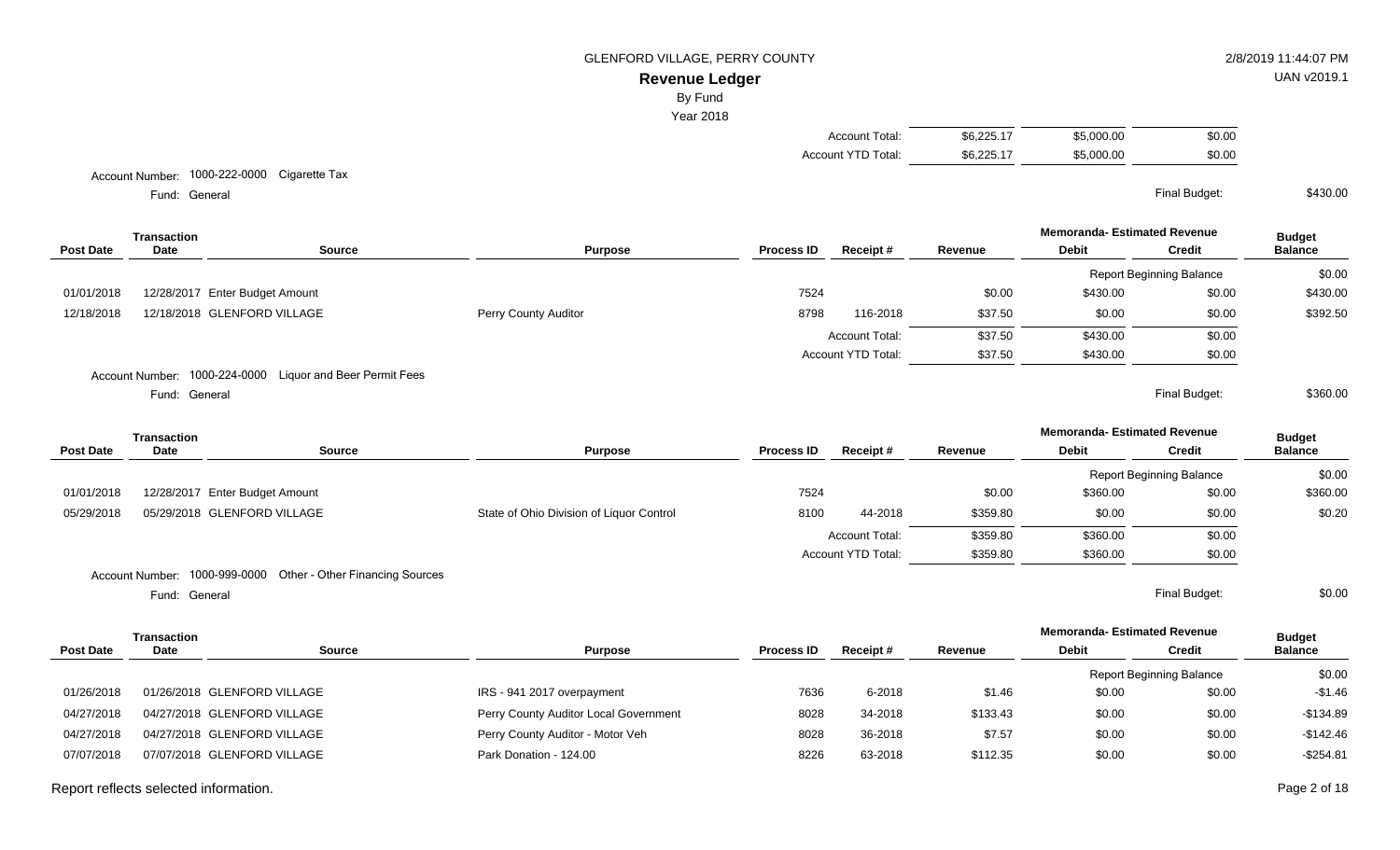# UAN v2019.1

\$2,000.00

\$500.00

**Revenue Ledger** By Fund

Year 2018

| Account Total:                                | \$254.81    | \$0.00      | \$0.00 |
|-----------------------------------------------|-------------|-------------|--------|
| Account YTD Total:                            | \$254.81    | \$0.00      | \$0.00 |
| General Fund Total for Selected Accounts:     | \$19,427,00 | \$17.090.00 | \$0.00 |
| General Fund YTD Total for Selected Accounts: | \$19,427,00 | \$17.090.00 | \$0.00 |
|                                               |             |             |        |

Account Number: 2011-110-0000 General Property Tax - Real Estate

Street Construction, Maint. and Repair Final Budget: Fund:

|                  | <b>Transaction</b>             |               |                                                 |                   |                       |            | <b>Memoranda- Estimated Revenue</b> |                                 | <b>Budget</b>  |
|------------------|--------------------------------|---------------|-------------------------------------------------|-------------------|-----------------------|------------|-------------------------------------|---------------------------------|----------------|
| <b>Post Date</b> | <b>Date</b>                    | <b>Source</b> | <b>Purpose</b>                                  | <b>Process ID</b> | Receipt#              | Revenue    | <b>Debit</b>                        | <b>Credit</b>                   | <b>Balance</b> |
|                  |                                |               |                                                 |                   |                       |            |                                     | <b>Report Beginning Balance</b> | \$0.00         |
| 01/01/2018       | 12/28/2017 Enter Budget Amount |               |                                                 | 7525              |                       | \$0.00     | \$2,000.00                          | \$0.00                          | \$2,000.00     |
| 04/27/2018       | 04/27/2018 GLENFORD VILLAGE    |               | Perry County Auditor - 1st Half Tax settlement- | 8028              | 30-2018               | \$973.27   | \$0.00                              | \$0.00                          | \$1,026.73     |
| 08/21/2018       | 08/21/2018 GLENFORD VILLAGE    |               | Perry County Auditor -                          | 8422              | 75-2018               | \$687.38   | \$0.00                              | \$0.00                          | \$339.35       |
|                  |                                |               |                                                 |                   | <b>Account Total:</b> | \$1,660.65 | \$2,000.00                          | \$0.00                          |                |
|                  |                                |               |                                                 |                   | Account YTD Total:    | \$1,660.65 | \$2,000.00                          | \$0.00                          |                |
|                  |                                |               |                                                 |                   |                       |            |                                     |                                 |                |

Account Number: 2011-190-0000 Other - Local Taxes

Street Construction, Maint. and Repair Final Budget: Fund:

| <b>Transaction</b> |      |                                |                                                  |                   |          |          | <b>Memoranda-Estimated Revenue</b> |                                 | <b>Budget</b>  |
|--------------------|------|--------------------------------|--------------------------------------------------|-------------------|----------|----------|------------------------------------|---------------------------------|----------------|
| Post Date          | Date | <b>Source</b>                  | <b>Purpose</b>                                   | <b>Process ID</b> | Receipt# | Revenue  | <b>Debit</b>                       | <b>Credit</b>                   | <b>Balance</b> |
|                    |      |                                |                                                  |                   |          |          |                                    | <b>Report Beginning Balance</b> | \$0.00         |
| 01/01/2018         |      | 12/28/2017 Enter Budget Amount |                                                  | 7525              |          | \$0.00   | \$500.00                           | \$0.00                          | \$500.00       |
| 01/30/2018         |      | 01/30/2018 GLENFORD VILLAGE    | Perry County Auditor Motor Vehicle               | 7724              | 7-2018   | \$243.12 | \$0.00                             | \$0.00                          | \$256.88       |
| 02/27/2018         |      | 02/27/2018 GLENFORD VILLAGE    | Perry County Auditor Motor Vehicle               | 7834              | 20-2018  | \$66.17  | \$0.00                             | \$0.00                          | \$190.71       |
| 03/27/2018         |      | 03/27/2018 GLENFORD VILLAGE    | Perry County Auditor - Local Government          | 7907              | 27-2018  | \$57.91  | \$0.00                             | \$0.00                          | \$132.80       |
| 04/27/2018         |      | 04/27/2018 GLENFORD VILLAGE    | Perry County Auditor - Motor Veh                 | 8028              | 36-2018  | \$100.78 | \$0.00                             | \$0.00                          | \$32.02        |
| 04/27/2018         |      | 04/27/2018 GLENFORD VILLAGE    | Perry County Auditor - Motor Veh                 | 8028              | 36-2018  | \$8.17   | \$0.00                             | \$0.00                          | \$23.85        |
| 05/18/2018         |      | 05/18/2018 GLENFORD VILLAGE    | Perry County Auditor - Motor Vehicle             | 8091              | 41-2018  | \$22.25  | \$0.00                             | \$0.00                          | \$1.60         |
| 05/29/2018         |      | 05/29/2018 GLENFORD VILLAGE    | Perry County Auditor - Local Government - 661.57 | 8100              | 47-2018  | \$76.95  | \$0.00                             | \$0.00                          | $-$75.35$      |
| 06/26/2018         |      | 06/26/2018 GLENFORD VILLAGE    | Perry County Auditor - Motor Vehicle             | 8200              | 59-2018  | \$126.15 | \$0.00                             | \$0.00                          | $-$201.50$     |
| 07/24/2018         |      | 07/24/2018 GLENFORD VILLAGE    | <b>Bulk Water - 11.40</b>                        | 8345              | 67-2018  | \$77.59  | \$0.00                             | \$0.00                          | $-$279.09$     |
| 08/21/2018         |      | 08/21/2018 GLENFORD VILLAGE    | Perry County Auditor -                           | 8422              | 75-2018  | \$106.79 | \$0.00                             | \$0.00                          | $-$ \$385.88   |
|                    |      |                                |                                                  |                   |          |          |                                    |                                 |                |

Report reflects selected information. Page 3 of 18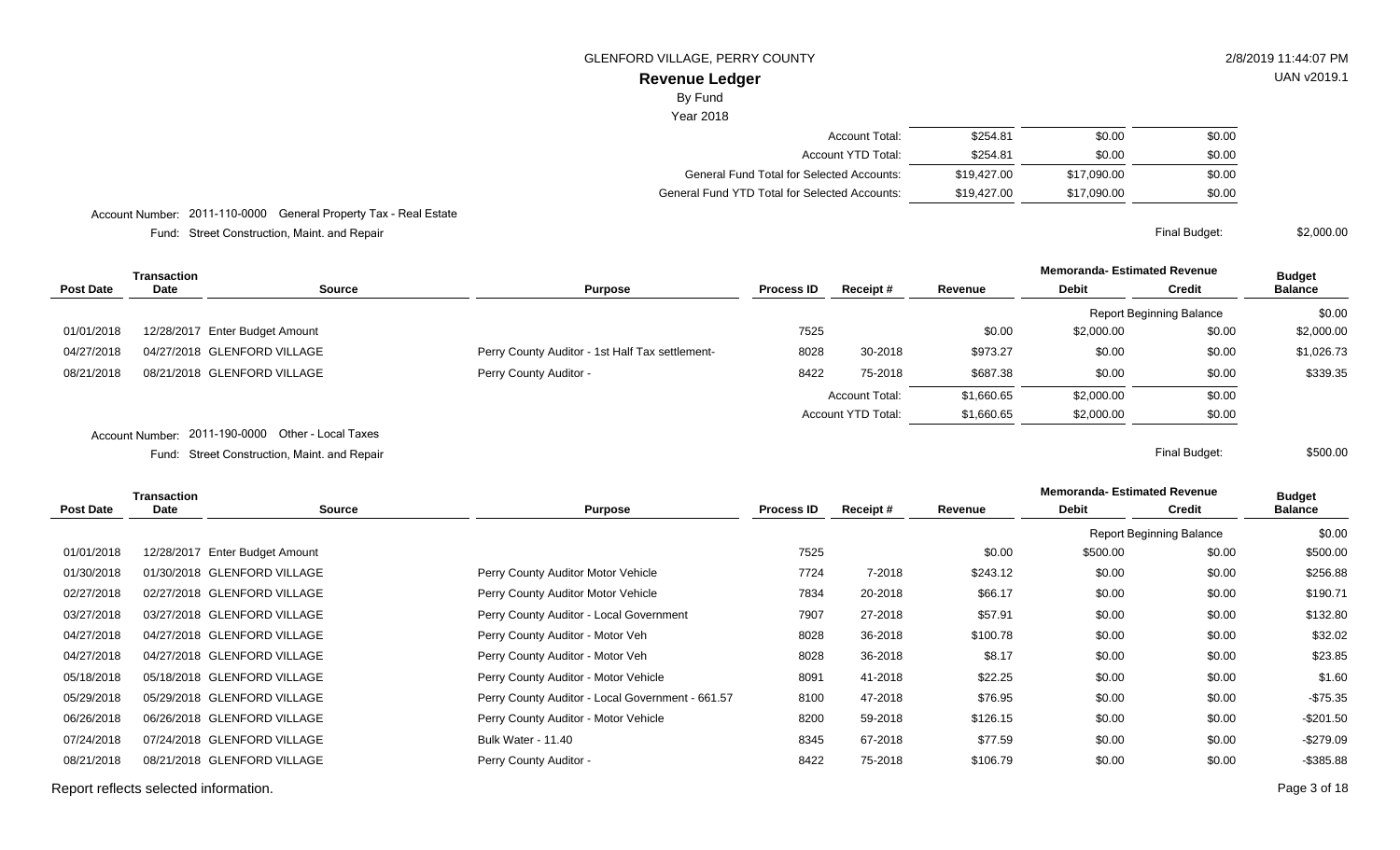Year 2018

Account Number: 2011-190-0000 Other - Local Taxes

Street Construction, Maint. and Repair Final Budget: Fund:

|                  | Transaction |                             |                                       |                   |                       |            | <b>Memoranda- Estimated Revenue</b> |               | <b>Budget</b>  |
|------------------|-------------|-----------------------------|---------------------------------------|-------------------|-----------------------|------------|-------------------------------------|---------------|----------------|
| <b>Post Date</b> | <b>Date</b> | Source                      | <b>Purpose</b>                        | <b>Process ID</b> | Receipt#              | Revenue    | <b>Debit</b>                        | <b>Credit</b> | <b>Balance</b> |
| 09/25/2018       |             | 09/25/2018 GLENFORD VILLAGE | Park Donation - 27.00                 | 8539              | 87-2018               | \$113.75   | \$0.00                              | \$0.00        | $-$499.63$     |
| 10/23/2018       |             | 10/23/2018 GLENFORD VILLAGE | Perry County Auditor - Motor Vehicle  | 8638              | 98-2018               | \$132.81   | \$0.00                              | \$0.00        | $-$ \$632.44   |
| 11/30/2018       |             | 11/30/2018 GLENFORD VILLAGE | Perry County Auditor - Motor Vehicle  | 8719              | 110-2018              | \$131.49   | \$0.00                              | \$0.00        | $-$763.93$     |
| 12/28/2018       |             | 12/28/2018 GLENFORD VILLAGE | Perry countty Auditor - Motor Vehicle | 8825              | 121-2018              | \$290.19   | \$0.00                              | \$0.00        | $-$1,054.12$   |
|                  |             |                             |                                       |                   | <b>Account Total:</b> | \$1,554.12 | \$500.00                            | \$0.00        |                |
|                  |             |                             |                                       |                   | Account YTD Total:    | \$1,554.12 | \$500.00                            | \$0.00        |                |

Account Number: 2011-225-0000 Gasoline Tax (State)

Street Construction, Maint. and Repair Final Budget: Fund:

| <b>Transaction</b> |                                       |                                |                                                    |                   |          |          | <b>Memoranda- Estimated Revenue</b> |                                 | <b>Budget</b>  |
|--------------------|---------------------------------------|--------------------------------|----------------------------------------------------|-------------------|----------|----------|-------------------------------------|---------------------------------|----------------|
| <b>Post Date</b>   | Date                                  | <b>Source</b>                  | <b>Purpose</b>                                     | <b>Process ID</b> | Receipt# | Revenue  | <b>Debit</b>                        | <b>Credit</b>                   | <b>Balance</b> |
|                    |                                       |                                |                                                    |                   |          |          |                                     | <b>Report Beginning Balance</b> | \$0.00         |
| 01/01/2018         |                                       | 12/28/2017 Enter Budget Amount |                                                    | 7525              |          | \$0.00   | \$5,500.00                          | \$0.00                          | \$5,500.00     |
| 01/26/2018         |                                       | 01/26/2018 GLENFORD VILLAGE    | State of Ohio EFT - Gasoline Excise tax            | 7634              | 1-2018   | \$422.72 | \$0.00                              | \$0.00                          | \$5,077.28     |
| 02/27/2018         |                                       | 02/27/2018 GLENFORD VILLAGE    | Gasoline Excise tax                                | 7834              | 21-2018  | \$569.92 | \$0.00                              | \$0.00                          | \$4,507.36     |
| 03/27/2018         |                                       | 03/27/2018 GLENFORD VILLAGE    | State of Ohio Gasoline Excise Tax                  | 7907              | 25-2018  | \$551.74 | \$0.00                              | \$0.00                          | \$3,955.62     |
| 04/30/2018         |                                       | 05/01/2018 GLENFORD VILLAGE    | State of Ohio Gas Excise tax and Real Property Ro  | 8038              | 40-2018  | \$490.30 | \$0.00                              | \$0.00                          | \$3,465.32     |
| 05/29/2018         |                                       | 05/29/2018 GLENFORD VILLAGE    | State of Ohio Gas tax                              | 8100              | 45-2018  | \$579.73 | \$0.00                              | \$0.00                          | \$2,885.59     |
| 05/29/2018         |                                       | 05/29/2018 GLENFORD VILLAGE    | State of Ohio Gas tax                              | 8100              | 45-2018  | \$47.01  | \$0.00                              | \$0.00                          | \$2,838.58     |
| 07/31/2018         |                                       | 07/31/2018 GLENFORD VILLAGE    | State of Ohio Gasoline Excise Tax deposited on Jul | 8350              | 68-2018  | \$566.44 | \$0.00                              | \$0.00                          | \$2,272.14     |
| 07/31/2018         |                                       | 07/31/2018 GLENFORD VILLAGE    | State of Ohio Gasoline Excise tax                  | 8350              | 69-2018  | \$571.59 | \$0.00                              | \$0.00                          | \$1,700.55     |
| 08/28/2018         |                                       | 08/28/2018 GLENFORD VILLAGE    | State of Ohio - Gas Excise                         | 8451              | 78-2018  | \$596.35 | \$0.00                              | \$0.00                          | \$1,104.20     |
| 09/25/2018         |                                       | 09/25/2018 GLENFORD VILLAGE    | Treasurer State of Ohio                            | 8539              | 86-2018  | \$575.14 | \$0.00                              | \$0.00                          | \$529.06       |
| 10/30/2018         |                                       | 10/30/2018 GLENFORD VILLAGE    | Gasoline Excise tax                                | 8644              | 101-2018 | \$585.85 | \$0.00                              | \$0.00                          | $-$56.79$      |
| 11/20/2018         |                                       | 11/20/2018 GLENFORD VILLAGE    | State of Ohio Gasoline Excise Tax                  | 8705              | 105-2018 | \$576.24 | \$0.00                              | \$0.00                          | $-$ \$633.03   |
| 12/21/2018         |                                       | 12/21/2018 GLENFORD VILLAGE    | State of Ohio Gasoline Tax                         | 8821              | 119-2018 | \$607.80 | \$0.00                              | \$0.00                          | $-$1,240.83$   |
|                    | Report reflects selected information. |                                |                                                    |                   |          |          |                                     |                                 | Page 4 of 18   |

UAN v2019.1

\$500.00

\$5,500.00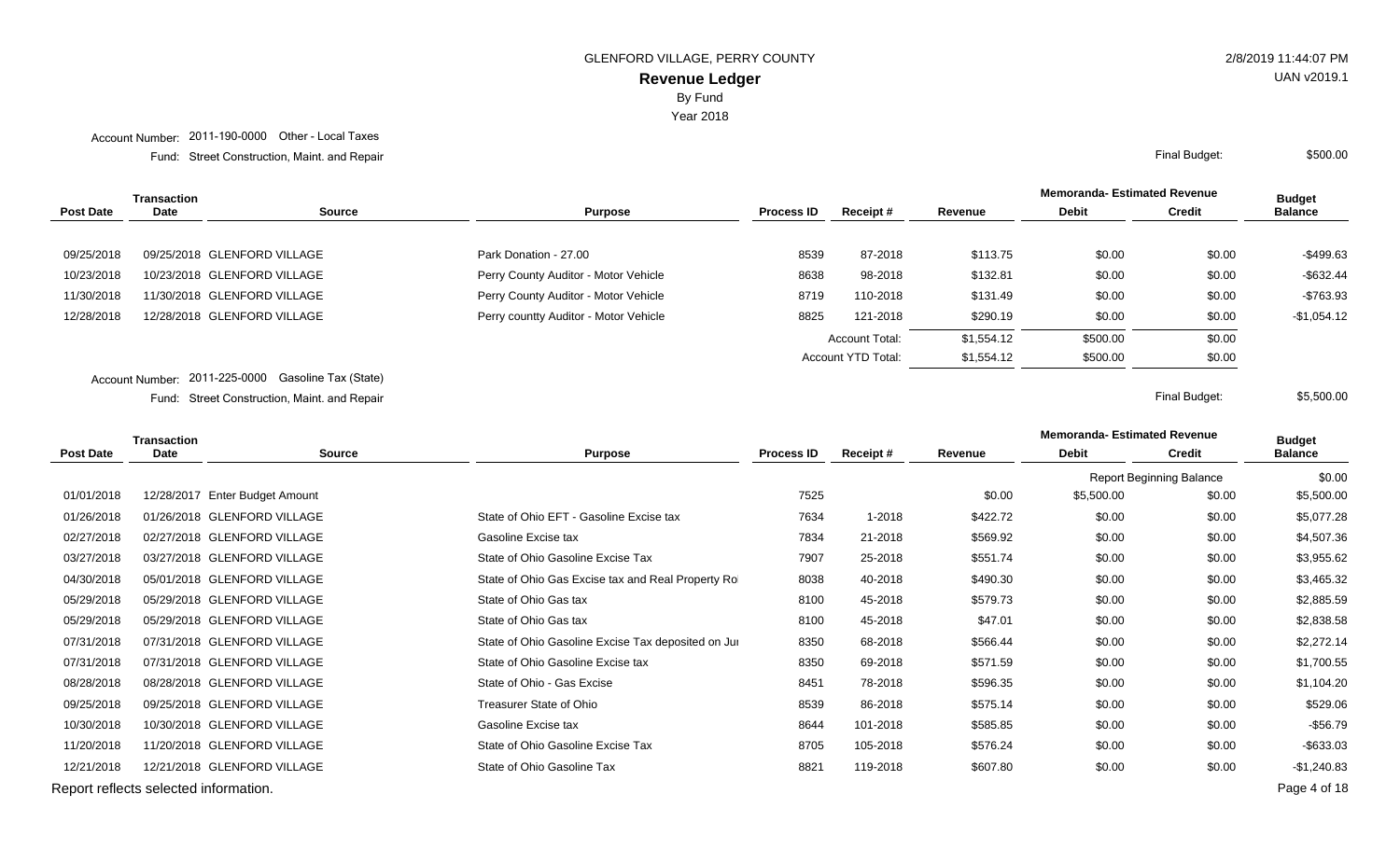# **Revenue Ledger**

# By Fund

#### Year 2018

| Account Total:                                                               | \$6.740.83 | \$5,500.00 | \$0.00 |
|------------------------------------------------------------------------------|------------|------------|--------|
| Account YTD Total:                                                           | \$6.740.83 | \$5,500.00 | \$0.00 |
| Street Construction, Maint. and Repair Fund Total for Selected Accounts:     | \$9.955.60 | \$8,000,00 | \$0.00 |
| Street Construction, Maint. and Repair Fund YTD Total for Selected Accounts: | \$9.955.60 | \$8,000,00 | \$0.00 |

Account Number: 2021-190-0000 Other - Local Taxes

State Highway Final Budget: Fund: State Highway

|                  | <b>Transaction</b>            |                                |                                                  |                   |                       |          | <b>Memoranda-Estimated Revenue</b> |                                 | <b>Budget</b>  |
|------------------|-------------------------------|--------------------------------|--------------------------------------------------|-------------------|-----------------------|----------|------------------------------------|---------------------------------|----------------|
| <b>Post Date</b> | <b>Date</b>                   | <b>Source</b>                  | <b>Purpose</b>                                   | <b>Process ID</b> | Receipt#              | Revenue  | <b>Debit</b>                       | <b>Credit</b>                   | <b>Balance</b> |
|                  |                               |                                |                                                  |                   |                       |          |                                    | <b>Report Beginning Balance</b> | \$0.00         |
| 01/01/2018       |                               | 12/28/2017 Enter Budget Amount |                                                  | 7526              |                       | \$0.00   | \$40.00                            | \$0.00                          | \$40.00        |
| 01/30/2018       |                               | 01/30/2018 GLENFORD VILLAGE    | Perry County Auditor Motor Vehicle               | 7724              | 7-2018                | \$19.71  | \$0.00                             | \$0.00                          | \$20.29        |
| 02/27/2018       |                               | 02/27/2018 GLENFORD VILLAGE    | Perry County Auditor Motor Vehicle               | 7834              | 20-2018               | \$5.36   | \$0.00                             | \$0.00                          | \$14.93        |
| 03/27/2018       |                               | 03/27/2018 GLENFORD VILLAGE    | Perry County Auditor - Local Government          | 7907              | 27-2018               | \$4.70   | \$0.00                             | \$0.00                          | \$10.23        |
| 05/18/2018       |                               | 05/18/2018 GLENFORD VILLAGE    | Perry County Auditor - Motor Vehicle             | 8091              | 41-2018               | \$1.80   | \$0.00                             | \$0.00                          | \$8.43         |
| 05/29/2018       |                               | 05/29/2018 GLENFORD VILLAGE    | Perry County Auditor - Local Government - 661.57 | 8100              | 47-2018               | \$6.24   | \$0.00                             | \$0.00                          | \$2.19         |
| 06/26/2018       |                               | 06/26/2018 GLENFORD VILLAGE    | Perry County Auditor - Motor Vehicle             | 8200              | 59-2018               | \$10.23  | \$0.00                             | \$0.00                          | $-$ \$8.04     |
| 07/24/2018       |                               | 07/24/2018 GLENFORD VILLAGE    | Bulk Water - 11.40                               | 8345              | 67-2018               | \$6.29   | \$0.00                             | \$0.00                          | $-$14.33$      |
| 08/21/2018       |                               | 08/21/2018 GLENFORD VILLAGE    | Perry County Auditor -                           | 8422              | 75-2018               | \$8.66   | \$0.00                             | \$0.00                          | $-$22.99$      |
| 09/25/2018       |                               | 09/25/2018 GLENFORD VILLAGE    | Park Donation - 27.00                            | 8539              | 87-2018               | \$9.22   | \$0.00                             | \$0.00                          | $-$ \$32.21    |
| 10/23/2018       |                               | 10/23/2018 GLENFORD VILLAGE    | Perry County Auditor - Motor Vehicle             | 8638              | 98-2018               | \$10.77  | \$0.00                             | \$0.00                          | $-$42.98$      |
| 11/30/2018       |                               | 11/30/2018 GLENFORD VILLAGE    | Perry County Auditor - Motor Vehicle             | 8719              | 110-2018              | \$10.66  | \$0.00                             | \$0.00                          | $-$53.64$      |
| 12/28/2018       |                               | 12/28/2018 GLENFORD VILLAGE    | Perry countty Auditor - Motor Vehicle            | 8825              | 121-2018              | \$23.53  | \$0.00                             | \$0.00                          | $-$77.17$      |
|                  |                               |                                |                                                  |                   | <b>Account Total:</b> | \$117.17 | \$40.00                            | \$0.00                          |                |
|                  |                               |                                |                                                  |                   | Account YTD Total:    | \$117.17 | \$40.00                            | \$0.00                          |                |
|                  | Account Number: 2021-225-0000 | Gasoline Tax (State)           |                                                  |                   |                       |          |                                    |                                 |                |
|                  | Fund: State Highway           |                                |                                                  |                   |                       |          |                                    | Final Budget:                   | \$530.00       |
|                  | <b>Transaction</b>            |                                |                                                  |                   |                       |          | <b>Memoranda-Estimated Revenue</b> |                                 | <b>Budget</b>  |
| <b>Post Date</b> | <b>Date</b>                   | <b>Source</b>                  | <b>Purpose</b>                                   | <b>Process ID</b> | Receipt#              | Revenue  | <b>Debit</b>                       | <b>Credit</b>                   | <b>Balance</b> |
|                  |                               |                                |                                                  |                   |                       |          |                                    | <b>Report Beginning Balance</b> | \$0.00         |

01/01/2018 12/28/2017 Enter Budget Amount **60.00** \$530.00 \$530.00 \$530.00 \$0.00 \$0.00 \$0.00 \$530.00 \$530.00

Report reflects selected information. Page 5 of 18

\$40.00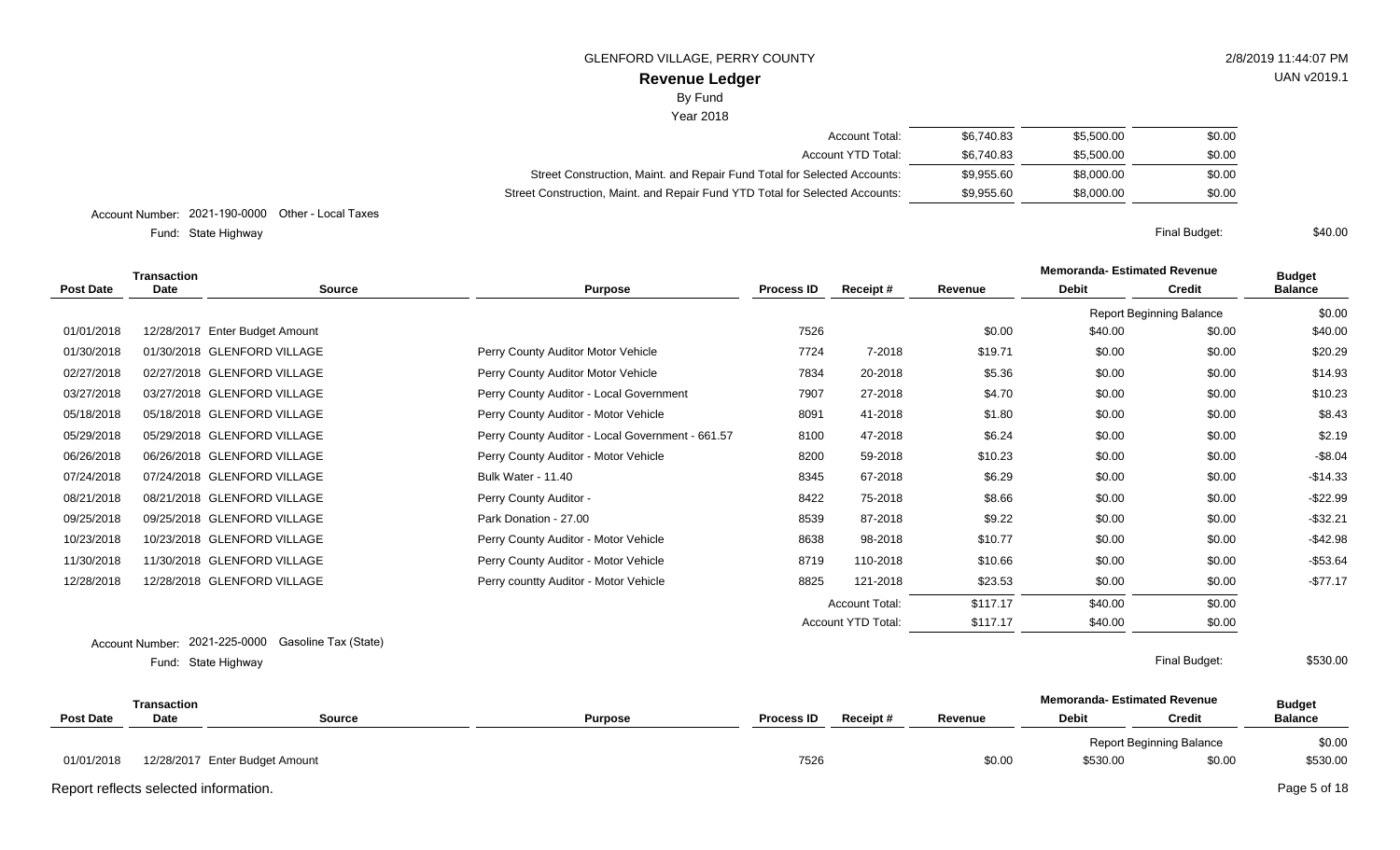Year 2018

State Highway Final Budget: Fund: State Highway

|                  | <b>Transaction</b> |                             |                                                     |                   |                           |          | <b>Memoranda- Estimated Revenue</b> | <b>Budget</b> |                |
|------------------|--------------------|-----------------------------|-----------------------------------------------------|-------------------|---------------------------|----------|-------------------------------------|---------------|----------------|
| <b>Post Date</b> | Date               | <b>Source</b>               | <b>Purpose</b>                                      | <b>Process ID</b> | Receipt#                  | Revenue  | <b>Debit</b>                        | <b>Credit</b> | <b>Balance</b> |
|                  |                    |                             |                                                     |                   |                           |          |                                     |               |                |
| 01/26/2018       |                    | 01/26/2018 GLENFORD VILLAGE | State of Ohio EFT - Gasoline Excise tax             | 7634              | 1-2018                    | \$34.27  | \$0.00                              | \$0.00        | \$495.73       |
| 02/27/2018       |                    | 02/27/2018 GLENFORD VILLAGE | Gasoline Excise tax                                 | 7834              | 21-2018                   | \$46.21  | \$0.00                              | \$0.00        | \$449.52       |
| 03/27/2018       |                    | 03/27/2018 GLENFORD VILLAGE | State of Ohio Gasoline Excise Tax                   | 7907              | 25-2018                   | \$44.74  | \$0.00                              | \$0.00        | \$404.78       |
| 04/30/2018       |                    | 05/01/2018 GLENFORD VILLAGE | State of Ohio Gas Excise tax and Real Property Ro   | 8038              | 40-2018                   | \$39.75  | \$0.00                              | \$0.00        | \$365.03       |
| 07/31/2018       |                    | 07/31/2018 GLENFORD VILLAGE | State of Ohio Gasoline Excise Tax deposited on Jul  | 8350              | 68-2018                   | \$45.93  | \$0.00                              | \$0.00        | \$319.10       |
| 07/31/2018       |                    | 07/31/2018 GLENFORD VILLAGE | State of Ohio Gasoline Excise tax                   | 8350              | 69-2018                   | \$46.34  | \$0.00                              | \$0.00        | \$272.76       |
| 08/28/2018       |                    | 08/28/2018 GLENFORD VILLAGE | State of Ohio - Gas Excise                          | 8451              | 78-2018                   | \$48.35  | \$0.00                              | \$0.00        | \$224.41       |
| 09/25/2018       |                    | 09/25/2018 GLENFORD VILLAGE | Treasurer State of Ohio                             | 8539              | 86-2018                   | \$46.63  | \$0.00                              | \$0.00        | \$177.78       |
| 10/30/2018       |                    | 10/30/2018 GLENFORD VILLAGE | Gasoline Excise tax                                 | 8644              | 101-2018                  | \$47.50  | \$0.00                              | \$0.00        | \$130.28       |
| 11/20/2018       |                    | 11/20/2018 GLENFORD VILLAGE | State of Ohio Gasoline Excise Tax                   | 8705              | 105-2018                  | \$30.33  | \$0.00                              | \$0.00        | \$99.95        |
| 12/21/2018       |                    | 12/21/2018 GLENFORD VILLAGE | State of Ohio Gasoline Tax                          | 8821              | 119-2018                  | \$49.28  | \$0.00                              | \$0.00        | \$50.67        |
|                  |                    |                             |                                                     |                   | <b>Account Total:</b>     | \$479.33 | \$530.00                            | \$0.00        |                |
|                  |                    |                             |                                                     |                   | <b>Account YTD Total:</b> | \$479.33 | \$530.00                            | \$0.00        |                |
|                  |                    |                             | State Highway Fund Total for Selected Accounts:     |                   |                           | \$596.50 | \$570.00                            | \$0.00        |                |
|                  |                    |                             | State Highway Fund YTD Total for Selected Accounts: |                   |                           | \$596.50 | \$570.00                            | \$0.00        |                |
|                  |                    |                             |                                                     |                   |                           |          |                                     |               |                |

Account Number: 2041-820-0000 Contributions and Donations

Parks and Recreation Final Budget: Fund: Parks and Recreation

\$2,000.00

|                                       | <b>Transaction</b> |                                |                                  |                   |          |          | <b>Memoranda- Estimated Revenue</b> |                                 | <b>Budget</b>  |
|---------------------------------------|--------------------|--------------------------------|----------------------------------|-------------------|----------|----------|-------------------------------------|---------------------------------|----------------|
| <b>Post Date</b>                      | Date               | <b>Source</b>                  | <b>Purpose</b>                   | <b>Process ID</b> | Receipt# | Revenue  | <b>Debit</b>                        | Credit                          | <b>Balance</b> |
|                                       |                    |                                |                                  |                   |          |          |                                     | <b>Report Beginning Balance</b> | \$0.00         |
| 01/01/2018                            |                    | 12/28/2017 Enter Budget Amount |                                  | 7527              |          | \$0.00   | \$2,000.00                          | \$0.00                          | \$2,000.00     |
| 04/27/2018                            |                    | 04/27/2018 GLENFORD VILLAGE    | Perry County Auditor - Motor Veh | 8028              | 36-2018  | \$86.00  | \$0.00                              | \$0.00                          | \$1,914.00     |
| 04/27/2018                            |                    | 04/27/2018 GLENFORD VILLAGE    | Park Donations                   | 8030              | 38-2018  | \$30.00  | \$0.00                              | \$0.00                          | \$1,884.00     |
| 05/29/2018                            |                    | 05/29/2018 GLENFORD VILLAGE    | <b>Park Donations</b>            | 8100              | 50-2018  | \$56.00  | \$0.00                              | \$0.00                          | \$1,828.00     |
| 06/05/2018                            |                    | 06/05/2018 GLENFORD VILLAGE    | <b>Park Donations</b>            | 8167              | 51-2018  | \$110.00 | \$0.00                              | \$0.00                          | \$1,718.00     |
| Report reflects selected information. |                    |                                |                                  |                   |          |          |                                     |                                 | Page 6 of 18   |

UAN v2019.1

\$530.00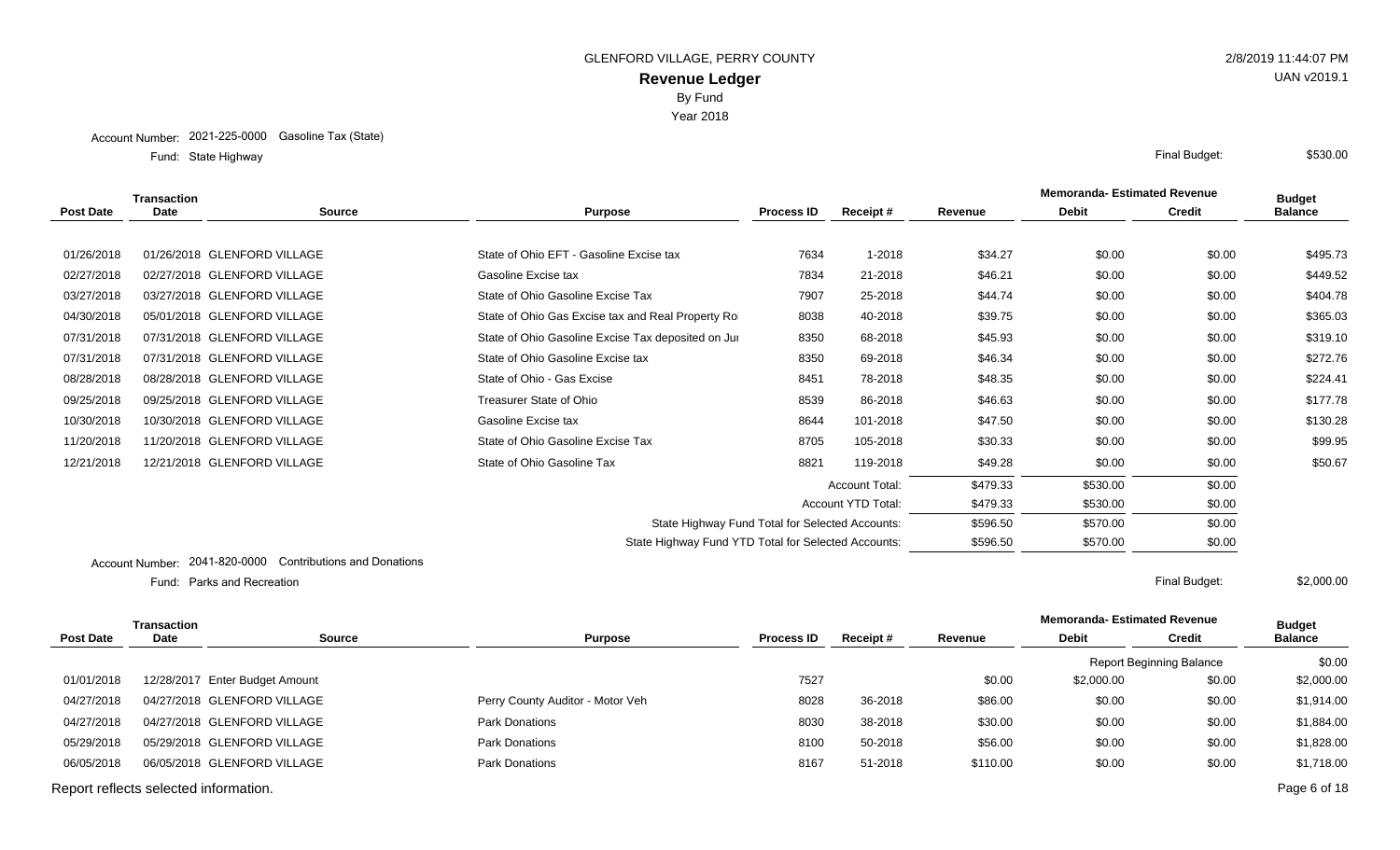Year 2018

#### Account Number: 2041-820-0000 Contributions and Donations

Parks and Recreation Final Budget: Fund:

|                  | <b>Transaction</b> |                                                     |                                                            |                   |                       | <b>Memoranda- Estimated Revenue</b> |              | <b>Budget</b> |                |
|------------------|--------------------|-----------------------------------------------------|------------------------------------------------------------|-------------------|-----------------------|-------------------------------------|--------------|---------------|----------------|
| <b>Post Date</b> | <b>Date</b>        | <b>Source</b>                                       | <b>Purpose</b>                                             | <b>Process ID</b> | Receipt#              | Revenue                             | <b>Debit</b> | <b>Credit</b> | <b>Balance</b> |
|                  |                    |                                                     |                                                            |                   |                       |                                     |              |               |                |
| 06/19/2018       |                    | 06/19/2018 GLENFORD VILLAGE                         | Bulk Water collection 461.25                               | 8177              | 54-2018               | \$100.00                            | \$0.00       | \$0.00        | \$1,618.00     |
| 07/07/2018       |                    | 07/07/2018 GLENFORD VILLAGE                         | Park Donation - 124.00                                     | 8226              | 63-2018               | \$124.00                            | \$0.00       | \$0.00        | \$1,494.00     |
| 07/24/2018       |                    | 07/24/2018 GLENFORD VILLAGE                         | Parks Donation - Shelly Park                               | 8345              | 64-2018               | \$40.00                             | \$0.00       | \$0.00        | \$1,454.00     |
| 07/24/2018       |                    | 07/24/2018 GLENFORD VILLAGE                         | Bulk Water - 11.40                                         | 8345              | 67-2018               | \$122.00                            | \$0.00       | \$0.00        | \$1,332.00     |
| 08/21/2018       |                    | 08/21/2018 GLENFORD VILLAGE                         | Parks Donation - 192.00                                    | 8422              | 72-2018               | \$192.00                            | \$0.00       | \$0.00        | \$1,140.00     |
| 09/18/2018       |                    | 09/18/2018 GLENFORD VILLAGE                         | Park Donation                                              | 8533              | 80-2018               | \$80.00                             | \$0.00       | \$0.00        | \$1,060.00     |
| 09/18/2018       |                    | 09/18/2018 GLENFORD VILLAGE                         | Park Donation                                              | 8533              | 82-2018               | \$80.00                             | \$0.00       | \$0.00        | \$980.00       |
| 09/18/2018       |                    | 09/18/2018 GLENFORD VILLAGE                         | Park Donation - 30                                         | 8533              | 84-2018               | \$30.00                             | \$0.00       | \$0.00        | \$950.00       |
| 09/25/2018       |                    | 09/25/2018 GLENFORD VILLAGE                         | Park Donation - 27.00                                      | 8539              | 87-2018               | \$27.00                             | \$0.00       | \$0.00        | \$923.00       |
| 10/13/2018       |                    | 10/13/2018 GLENFORD VILLAGE                         | Park Donation                                              | 8596              | 93-2018               | \$225.00                            | \$0.00       | \$0.00        | \$698.00       |
| 10/13/2018       |                    | 11/20/2018 Positive Adjustment for GLENFORD VILLAGE | should have been 255.                                      | 8709              | 93-2018               | \$30.00                             | \$0.00       | \$0.00        | \$668.00       |
| 11/20/2018       |                    | 11/20/2018 GLENFORD VILLAGE                         | Park Donation                                              | 8705              | 103-2018              | \$50.00                             | \$0.00       | \$0.00        | \$618.00       |
| 11/30/2018       |                    | 11/30/2018 GLENFORD VILLAGE                         | Park Donation - Cherice Peters junk car donation fc        | 8721              | 112-2018              | \$200.00                            | \$0.00       | \$0.00        | \$418.00       |
|                  |                    |                                                     |                                                            |                   | <b>Account Total:</b> | \$1,582.00                          | \$2,000.00   | \$0.00        |                |
|                  |                    |                                                     |                                                            |                   | Account YTD Total:    | \$1,582.00                          | \$2,000.00   | \$0.00        |                |
|                  |                    |                                                     | Parks and Recreation Fund Total for Selected Accounts:     |                   |                       | \$1,582.00                          | \$2,000.00   | \$0.00        |                |
|                  |                    |                                                     | Parks and Recreation Fund YTD Total for Selected Accounts: |                   |                       | \$1,582.00                          | \$2,000.00   | \$0.00        |                |
|                  | Account Number:    | 5101-541-0000 Consumer Rent                         |                                                            |                   |                       |                                     |              |               |                |

Water Operating Final Budget: Fund: Water Operating

|                                       | <b>Transaction</b> |                                |                         |                   |          |            | <b>Memoranda- Estimated Revenue</b> |                                 | <b>Budget</b>  |
|---------------------------------------|--------------------|--------------------------------|-------------------------|-------------------|----------|------------|-------------------------------------|---------------------------------|----------------|
| <b>Post Date</b>                      | <b>Date</b>        | <b>Source</b>                  | <b>Purpose</b>          | <b>Process ID</b> | Receipt# | Revenue    | <b>Debit</b>                        | <b>Credit</b>                   | <b>Balance</b> |
|                                       |                    |                                |                         |                   |          |            |                                     | <b>Report Beginning Balance</b> | \$0.00         |
| 01/01/2018                            |                    | 12/28/2017 Enter Budget Amount |                         | 7528              |          | \$0.00     | \$62,262.00                         | \$0.00                          | \$62,262.00    |
| 01/26/2018                            |                    | 01/26/2018 GLENFORD VILLAGE    | Utility Bill Collection | 7634              | 2-2018   | \$2,936.50 | \$0.00                              | \$0.00                          | \$59,325.50    |
| 01/26/2018                            |                    | 01/26/2018 GLENFORD VILLAGE    | Utility Bill Collection | 7634              | $3-2018$ | \$709.59   | \$0.00                              | \$0.00                          | \$58,615.91    |
| Report reflects selected information. |                    |                                |                         |                   |          |            |                                     |                                 | Page 7 of 18   |

UAN v2019.1

\$2,000.00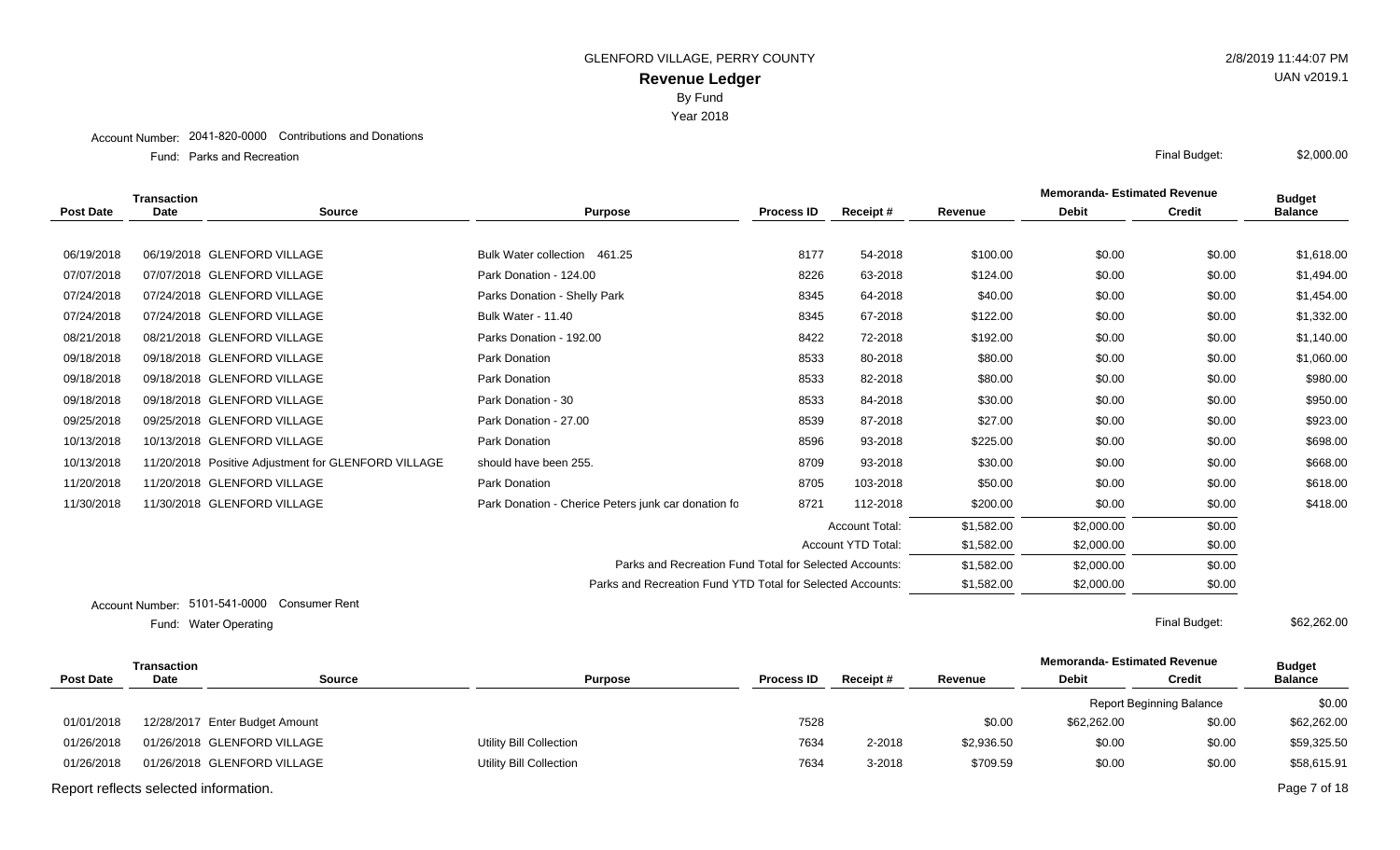Year 2018

|                  | <b>Transaction</b> |                             |                                               |                   |          |            | <b>Memoranda-Estimated Revenue</b> |               | <b>Budget</b>  |
|------------------|--------------------|-----------------------------|-----------------------------------------------|-------------------|----------|------------|------------------------------------|---------------|----------------|
| <b>Post Date</b> | Date               | <b>Source</b>               | <b>Purpose</b>                                | <b>Process ID</b> | Receipt# | Revenue    | <b>Debit</b>                       | <b>Credit</b> | <b>Balance</b> |
|                  |                    |                             |                                               |                   |          |            |                                    |               |                |
| 01/26/2018       |                    | 01/26/2018 GLENFORD VILLAGE | <b>Utility Bill Collection</b>                | 7634              | 4-2018   | \$1,310.16 | \$0.00                             | \$0.00        | \$57,305.75    |
| 01/26/2018       |                    | 01/26/2018 GLENFORD VILLAGE | <b>Utility Bill Collection</b>                | 7634              | 5-2018   | \$317.39   | \$0.00                             | \$0.00        | \$56,988.36    |
| 01/30/2018       |                    | 01/30/2018 GLENFORD VILLAGE | <b>Utility Bill Collection</b>                | 7724              | 8-2018   | \$180.67   | \$0.00                             | \$0.00        | \$56,807.69    |
| 02/23/2018       |                    | 02/23/2018 GLENFORD VILLAGE | Jack Swindermans redeposit utility bill check | 7818              | 9-2018   | \$27.35    | \$0.00                             | \$0.00        | \$56,780.34    |
| 02/23/2018       |                    | 02/23/2018 GLENFORD VILLAGE | Utility Bill Collection                       | 7828              | 10-2018  | \$503.80   | \$0.00                             | \$0.00        | \$56,276.54    |
| 02/23/2018       |                    | 02/23/2018 GLENFORD VILLAGE | Utility Bill Collection                       | 7828              | 11-2018  | \$598.93   | \$0.00                             | \$0.00        | \$55,677.61    |
| 02/23/2018       |                    | 02/23/2018 GLENFORD VILLAGE | <b>Utility Bill Collection</b>                | 7828              | 12-2018  | \$515.88   | \$0.00                             | \$0.00        | \$55,161.73    |
| 02/23/2018       |                    | 02/23/2018 GLENFORD VILLAGE | Utility Bill Collection                       | 7828              | 13-2018  | \$2,527.04 | \$0.00                             | \$0.00        | \$52,634.69    |
| 02/23/2018       |                    | 02/23/2018 GLENFORD VILLAGE | Utility Bill Collection                       | 7828              | 14-2018  | \$929.04   | \$0.00                             | \$0.00        | \$51,705.65    |
| 02/23/2018       |                    | 02/23/2018 GLENFORD VILLAGE | <b>Utility Bill Collection</b>                | 7828              | 16-2018  | \$23.48    | \$0.00                             | \$0.00        | \$51,682.17    |
| 02/23/2018       |                    | 02/23/2018 GLENFORD VILLAGE | <b>Utility Bill Collection</b>                | 7828              | 17-2018  | \$151.90   | \$0.00                             | \$0.00        | \$51,530.27    |
| 02/23/2018       |                    | 02/23/2018 GLENFORD VILLAGE | Utility Bill Collection                       | 7828              | 18-2018  | \$245.84   | \$0.00                             | \$0.00        | \$51,284.43    |
| 02/27/2018       |                    | 02/27/2018 GLENFORD VILLAGE | <b>Utility Bill Collection</b>                | 7834              | 19-2018  | \$425.31   | \$0.00                             | \$0.00        | \$50,859.12    |
| 03/16/2018       |                    | 03/16/2018 GLENFORD VILLAGE | Utility Bill Collection                       | 7879              | 22-2018  | \$1,925.37 | \$0.00                             | \$0.00        | \$48,933.75    |
| 03/16/2018       |                    | 03/16/2018 GLENFORD VILLAGE | Utility Bill Collection                       | 7879              | 23-2018  | \$1,072.70 | \$0.00                             | \$0.00        | \$47,861.05    |
| 03/27/2018       |                    | 03/27/2018 GLENFORD VILLAGE | <b>Utility Bill Collection</b>                | 7907              | 26-2018  | \$1,615.57 | \$0.00                             | \$0.00        | \$46,245.48    |
| 03/27/2018       |                    | 03/27/2018 GLENFORD VILLAGE | Utility Bill Collection                       | 7907              | 28-2018  | \$245.50   | \$0.00                             | \$0.00        | \$45,999.98    |
| 03/31/2018       |                    | 03/31/2018 GLENFORD VILLAGE | Utility Bill Collection                       | 7910              | 29-2018  | \$134.30   | \$0.00                             | \$0.00        | \$45,865.68    |
| 04/27/2018       |                    | 04/27/2018 GLENFORD VILLAGE | <b>Utility Bill Collection</b>                | 8028              | 31-2018  | \$70.03    | \$0.00                             | \$0.00        | \$45,795.65    |
| 04/27/2018       |                    | 04/27/2018 GLENFORD VILLAGE | <b>Utility Bill Collections</b>               | 8028              | 32-2018  | \$523.37   | \$0.00                             | \$0.00        | \$45,272.28    |
| 04/27/2018       |                    | 04/27/2018 GLENFORD VILLAGE | Utility Bill Collections                      | 8028              | 33-2018  | \$2,032.70 | \$0.00                             | \$0.00        | \$43,239.58    |
| 04/27/2018       |                    | 04/27/2018 GLENFORD VILLAGE | Utility Bill Collections                      | 8028              | 35-2018  | \$1,702.98 | \$0.00                             | \$0.00        | \$41,536.60    |
| 04/27/2018       |                    | 04/27/2018 GLENFORD VILLAGE | Utility Bill Collection                       | 8028              | 37-2018  | \$73.50    | \$0.00                             | \$0.00        | \$41,463.10    |
| 04/30/2018       |                    | 05/01/2018 GLENFORD VILLAGE | <b>Utility Bill Collection</b>                | 8038              | 39-2018  | \$1,006.39 | \$0.00                             | \$0.00        | \$40,456.71    |
| 05/18/2018       |                    | 05/18/2018 GLENFORD VILLAGE | <b>Utility Bill Collection</b>                | 8091              | 42-2018  | \$2,833.18 | \$0.00                             | \$0.00        | \$37,623.53    |
|                  |                    |                             |                                               |                   |          |            |                                    |               |                |

Report reflects selected information. Page 8 of 18

UAN v2019.1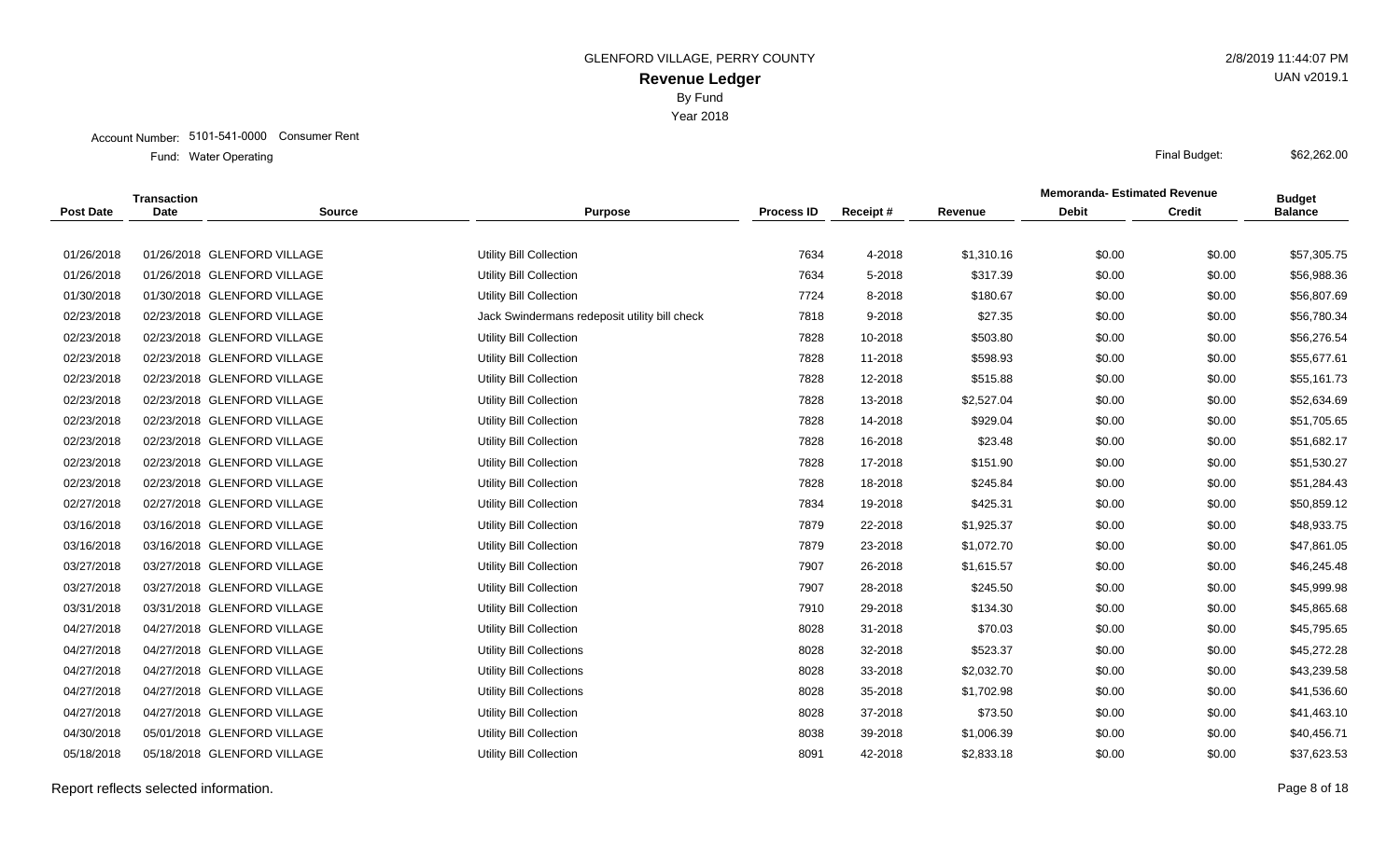Year 2018

#### Account Number: 5101-541-0000 Consumer Rent

Water Operating Final Budget: Fund: Water Operating

|                  | <b>Transaction</b> |                             |                                 |                   |          |            | <b>Memoranda-Estimated Revenue</b> |               | <b>Budget</b>  |
|------------------|--------------------|-----------------------------|---------------------------------|-------------------|----------|------------|------------------------------------|---------------|----------------|
| <b>Post Date</b> | Date               | <b>Source</b>               | <b>Purpose</b>                  | <b>Process ID</b> | Receipt# | Revenue    | <b>Debit</b>                       | <b>Credit</b> | <b>Balance</b> |
|                  |                    |                             |                                 |                   |          |            |                                    |               |                |
| 05/18/2018       |                    | 05/18/2018 GLENFORD VILLAGE | Utility Bill Collection         | 8091              | 43-2018  | \$1,372.11 | \$0.00                             | \$0.00        | \$36,251.42    |
| 05/29/2018       |                    | 05/29/2018 GLENFORD VILLAGE | Utility Bill receipts           | 8100              | 46-2018  | \$1,237.96 | \$0.00                             | \$0.00        | \$35,013.46    |
| 05/29/2018       |                    | 05/29/2018 GLENFORD VILLAGE | Utility bill Collections        | 8100              | 48-2018  | \$176.07   | \$0.00                             | \$0.00        | \$34,837.39    |
| 05/29/2018       |                    | 05/29/2018 GLENFORD VILLAGE | Utility Bill Collection         | 8100              | 49-2018  | \$84.36    | \$0.00                             | \$0.00        | \$34,753.03    |
| 06/05/2018       |                    | 06/05/2018 GLENFORD VILLAGE | <b>Utility Bill Collection</b>  | 8167              | 52-2018  | \$321.91   | \$0.00                             | \$0.00        | \$34,431.12    |
| 06/19/2018       |                    | 06/19/2018 GLENFORD VILLAGE | Utilitty Bill Collection        | 8177              | 53-2018  | \$1,061.58 | \$0.00                             | \$0.00        | \$33,369.54    |
| 06/19/2018       |                    | 06/19/2018 GLENFORD VILLAGE | Utility Bill Collection         | 8177              | 55-2018  | \$1,805.92 | \$0.00                             | \$0.00        | \$31,563.62    |
| 06/19/2018       |                    | 06/19/2018 GLENFORD VILLAGE | Utility Bill Collection         | 8177              | 57-2018  | \$595.27   | \$0.00                             | \$0.00        | \$30,968.35    |
| 06/26/2018       |                    | 06/26/2018 GLENFORD VILLAGE | <b>Utilty Bill Collection</b>   | 8200              | 58-2018  | \$894.56   | \$0.00                             | \$0.00        | \$30,073.79    |
| 06/26/2018       |                    | 06/26/2018 GLENFORD VILLAGE | <b>Utility Bill Collection</b>  | 8200              | 60-2018  | \$306.77   | \$0.00                             | \$0.00        | \$29,767.02    |
| 07/07/2018       |                    | 07/07/2018 GLENFORD VILLAGE | Utility Bill collection         | 8226              | 61-2018  | \$308.38   | \$0.00                             | \$0.00        | \$29,458.64    |
| 07/07/2018       |                    | 07/07/2018 GLENFORD VILLAGE | <b>Utilty Bill Collection</b>   | 8226              | 62-2018  | \$1,481.74 | \$0.00                             | \$0.00        | \$27,976.90    |
| 07/24/2018       |                    | 07/24/2018 GLENFORD VILLAGE | Utility Bill Collections        | 8345              | 65-2018  | \$1,142.79 | \$0.00                             | \$0.00        | \$26,834.11    |
| 07/24/2018       |                    | 07/24/2018 GLENFORD VILLAGE | <b>Utility Bill Collections</b> | 8345              | 66-2018  | \$2,545.30 | \$0.00                             | \$0.00        | \$24,288.81    |
| 07/31/2018       |                    | 07/31/2018 GLENFORD VILLAGE | Utility Bill collections        | 8350              | 70-2018  | \$172.41   | \$0.00                             | \$0.00        | \$24,116.40    |
| 08/21/2018       |                    | 08/21/2018 GLENFORD VILLAGE | <b>Utility Bill Collection</b>  | 8422              | 71-2018  | \$2,682.10 | \$0.00                             | \$0.00        | \$21,434.30    |
| 08/21/2018       |                    | 08/21/2018 GLENFORD VILLAGE | Utility Bill Collection         | 8422              | 73-2018  | \$1,073.36 | \$0.00                             | \$0.00        | \$20,360.94    |
| 08/21/2018       |                    | 08/21/2018 GLENFORD VILLAGE | Utility Bill Collection         | 8422              | 74-2018  | \$1,219.61 | \$0.00                             | \$0.00        | \$19,141.33    |
| 08/24/2018       |                    | 08/24/2018 GLENFORD VILLAGE | <b>Utility Bill Collection</b>  | 8446              | 76-2018  | \$224.30   | \$0.00                             | \$0.00        | \$18,917.03    |
| 08/28/2018       |                    | 08/28/2018 GLENFORD VILLAGE | <b>Utility Bill Collection</b>  | 8449              | 77-2018  | \$213.37   | \$0.00                             | \$0.00        | \$18,703.66    |
| 08/31/2018       |                    | 08/31/2018 GLENFORD VILLAGE | Utility Bill Collection         | 8459              | 79-2018  | \$256.62   | \$0.00                             | \$0.00        | \$18,447.04    |
| 09/18/2018       |                    | 09/18/2018 GLENFORD VILLAGE | Utility Bill collection         | 8533              | 81-2018  | \$2,076.66 | \$0.00                             | \$0.00        | \$16,370.38    |
| 09/18/2018       |                    | 09/18/2018 GLENFORD VILLAGE | Utility Bill Collection         | 8533              | 83-2018  | \$1,060.51 | \$0.00                             | \$0.00        | \$15,309.87    |
| 09/18/2018       |                    | 09/18/2018 GLENFORD VILLAGE | <b>Utility Bill Collection</b>  | 8533              | 85-2018  | \$508.80   | \$0.00                             | \$0.00        | \$14,801.07    |
| 09/25/2018       |                    | 09/25/2018 GLENFORD VILLAGE | <b>Utility Bill Collection</b>  | 8539              | 88-2018  | \$1,471.74 | \$0.00                             | \$0.00        | \$13,329.33    |
|                  |                    |                             |                                 |                   |          |            |                                    |               |                |

Report reflects selected information. Page 9 of 18

UAN v2019.1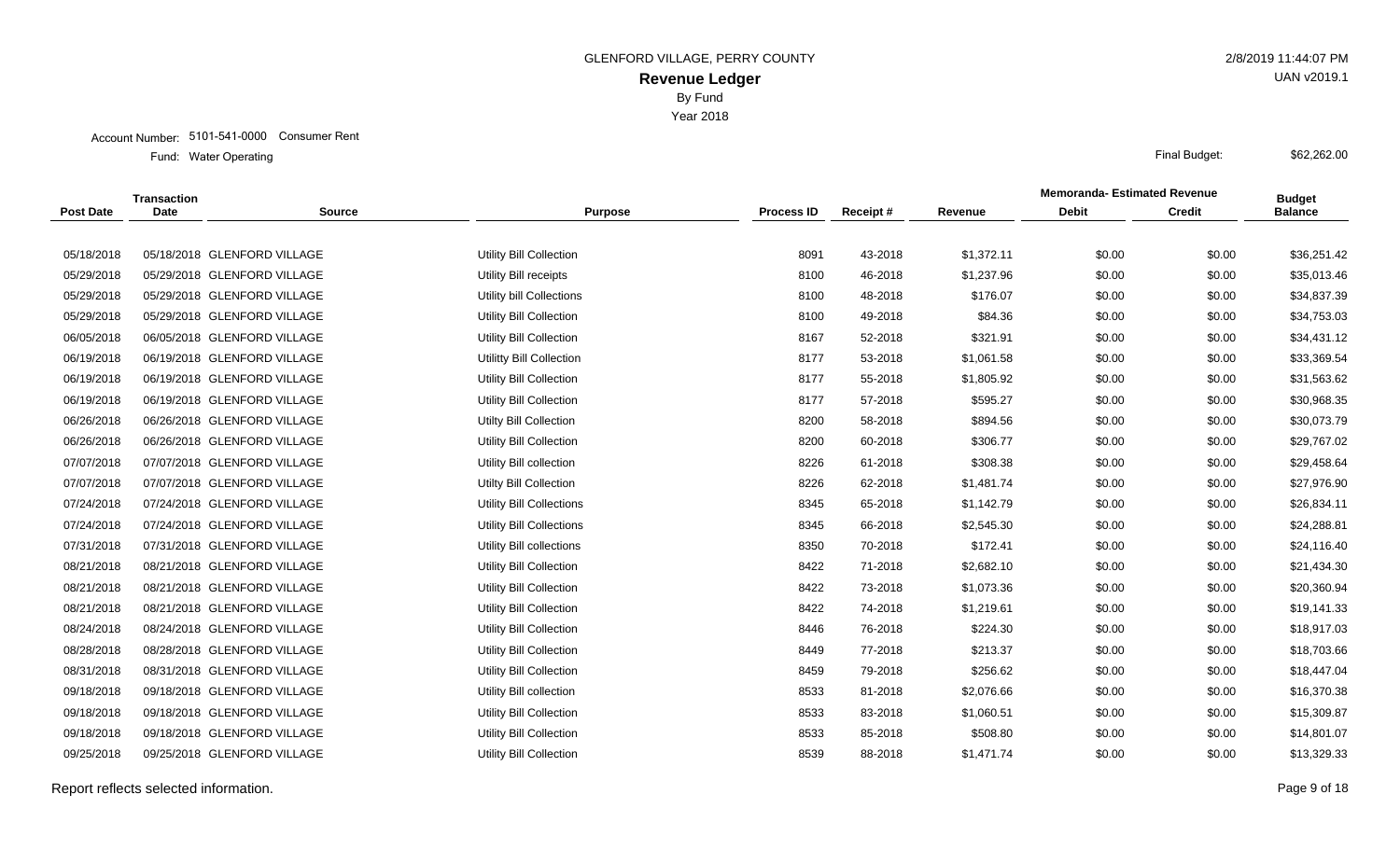Year 2018

Water Operating Final Budget: Fund: Water Operating

|                  | <b>Transaction</b> |                                                         |                                      |                   |                       |             | <b>Memoranda- Estimated Revenue</b> |               | <b>Budget</b>  |
|------------------|--------------------|---------------------------------------------------------|--------------------------------------|-------------------|-----------------------|-------------|-------------------------------------|---------------|----------------|
| <b>Post Date</b> | <b>Date</b>        | <b>Source</b>                                           | <b>Purpose</b>                       | <b>Process ID</b> | Receipt#              | Revenue     | <b>Debit</b>                        | <b>Credit</b> | <b>Balance</b> |
|                  |                    |                                                         |                                      |                   |                       |             |                                     |               |                |
| 09/28/2018       |                    | 10/02/2018 Negative Adjust Receipt for GLENFORD VILLAGE | Returned check 92.63                 | 8544              | 81-2018               | $-$ \$87.13 | \$0.00                              | \$0.00        | \$13,416.46    |
| 10/02/2018       |                    | 10/02/2018 GLENFORD VILLAGE                             | Utility Bill Collection              | 8543              | 89-2018               | \$77.45     | \$0.00                              | \$0.00        | \$13,339.01    |
| 10/02/2018       |                    | 10/02/2018 GLENFORD VILLAGE                             | Utility Bill Collection              | 8543              | 90-2018               | \$89.50     | \$0.00                              | \$0.00        | \$13,249.51    |
| 10/05/2018       |                    | 10/13/2018 Negative Adjust Receipt for GLENFORD VILLAGE | Banbury - bad check returned 9/28/18 | 8597              | 88-2018               | $-$24.50$   | \$0.00                              | \$0.00        | \$13,274.01    |
| 10/13/2018       |                    | 10/13/2018 GLENFORD VILLAGE                             | Utilitty Bill Collection             | 8596              | 91-2018               | \$319.83    | \$0.00                              | \$0.00        | \$12,954.18    |
| 10/13/2018       |                    | 10/13/2018 GLENFORD VILLAGE                             | <b>Utility Bill Collection</b>       | 8596              | 92-2018               | \$583.93    | \$0.00                              | \$0.00        | \$12,370.25    |
| 10/13/2018       |                    | 10/13/2018 GLENFORD VILLAGE                             | Utility bill Collections             | 8596              | 94-2018               | \$1,681.11  | \$0.00                              | \$0.00        | \$10,689.14    |
| 10/13/2018       |                    | 10/13/2018 GLENFORD VILLAGE                             | Utility Bill Collection              | 8596              | 95-2018               | \$24.50     | \$0.00                              | \$0.00        | \$10,664.64    |
| 10/23/2018       |                    | 10/23/2018 GLENFORD VILLAGE                             | <b>Utility Bill Collection</b>       | 8638              | 96-2018               | \$1,099.86  | \$0.00                              | \$0.00        | \$9,564.78     |
| 10/23/2018       |                    | 10/23/2018 GLENFORD VILLAGE                             | Utility Bill Collection              | 8638              | 99-2018               | \$671.49    | \$0.00                              | \$0.00        | \$8,893.29     |
| 10/30/2018       |                    | 10/30/2018 GLENFORD VILLAGE                             | <b>Utility Bill Collection</b>       | 8642              | 100-2018              | \$838.33    | \$0.00                              | \$0.00        | \$8,054.96     |
| 11/20/2018       |                    | 11/20/2018 GLENFORD VILLAGE                             | Utility Bill Collection              | 8705              | 102-2018              | \$1,154.93  | \$0.00                              | \$0.00        | \$6,900.03     |
| 11/20/2018       |                    | 11/20/2018 GLENFORD VILLAGE                             | Utility Bill Collection              | 8705              | 104-2018              | \$1,734.75  | \$0.00                              | \$0.00        | \$5,165.28     |
| 11/20/2018       |                    | 11/20/2018 GLENFORD VILLAGE                             | Utility Bill Collection              | 8705              | 106-2018              | \$1,212.08  | \$0.00                              | \$0.00        | \$3,953.20     |
| 11/20/2018       |                    | 11/20/2018 GLENFORD VILLAGE                             | Utility Bill Collections             | 8705              | 108-2018              | \$779.58    | \$0.00                              | \$0.00        | \$3,173.62     |
| 11/30/2018       |                    | 11/30/2018 GLENFORD VILLAGE                             | <b>Utitlities Collection</b>         | 8719              | 109-2018              | \$614.65    | \$0.00                              | \$0.00        | \$2,558.97     |
| 11/30/2018       |                    | 11/30/2018 GLENFORD VILLAGE                             | Utility Bill Collection              | 8719              | 111-2018              | \$340.68    | \$0.00                              | \$0.00        | \$2,218.29     |
| 11/30/2018       |                    | 12/18/2018 GLENFORD VILLAGE                             | <b>Utility Bill Collection</b>       | 8806              | 117-2018              | \$153.98    | \$0.00                              | \$0.00        | \$2,064.31     |
| 12/04/2018       |                    | 12/04/2018 GLENFORD VILLAGE                             | <b>Utility Bill Collections</b>      | 8780              | 113-2018              | \$881.60    | \$0.00                              | \$0.00        | \$1,182.71     |
| 12/14/2018       |                    | 12/14/2018 GLENFORD VILLAGE                             | Utility Bill Collection              | 8786              | 114-2018              | \$2,125.05  | \$0.00                              | \$0.00        | $-$942.34$     |
| 12/18/2018       |                    | 12/18/2018 GLENFORD VILLAGE                             | <b>Utility Bill Collection</b>       | 8798              | 115-2018              | \$436.93    | \$0.00                              | \$0.00        | $-$1,379.27$   |
| 12/21/2018       |                    | 12/21/2018 GLENFORD VILLAGE                             | <b>Utility Bill Collections</b>      | 8821              | 118-2018              | \$1,224.84  | \$0.00                              | \$0.00        | $-$2,604.11$   |
| 12/28/2018       |                    | 12/28/2018 GLENFORD VILLAGE                             | Utility Bill Collection              | 8825              | 120-2018              | \$371.04    | \$0.00                              | \$0.00        | $-$2,975.15$   |
| 12/31/2018       |                    | 12/31/2018 GLENFORD VILLAGE                             | <b>Utility Bill Collection</b>       | 8842              | 122-2018              | \$651.39    | \$0.00                              | \$0.00        | $-$3,626.54$   |
|                  |                    |                                                         |                                      |                   | <b>Account Total:</b> | \$65,888.54 | \$62,262.00                         | \$0.00        |                |

Report reflects selected information. Page 10 of 18

UAN v2019.1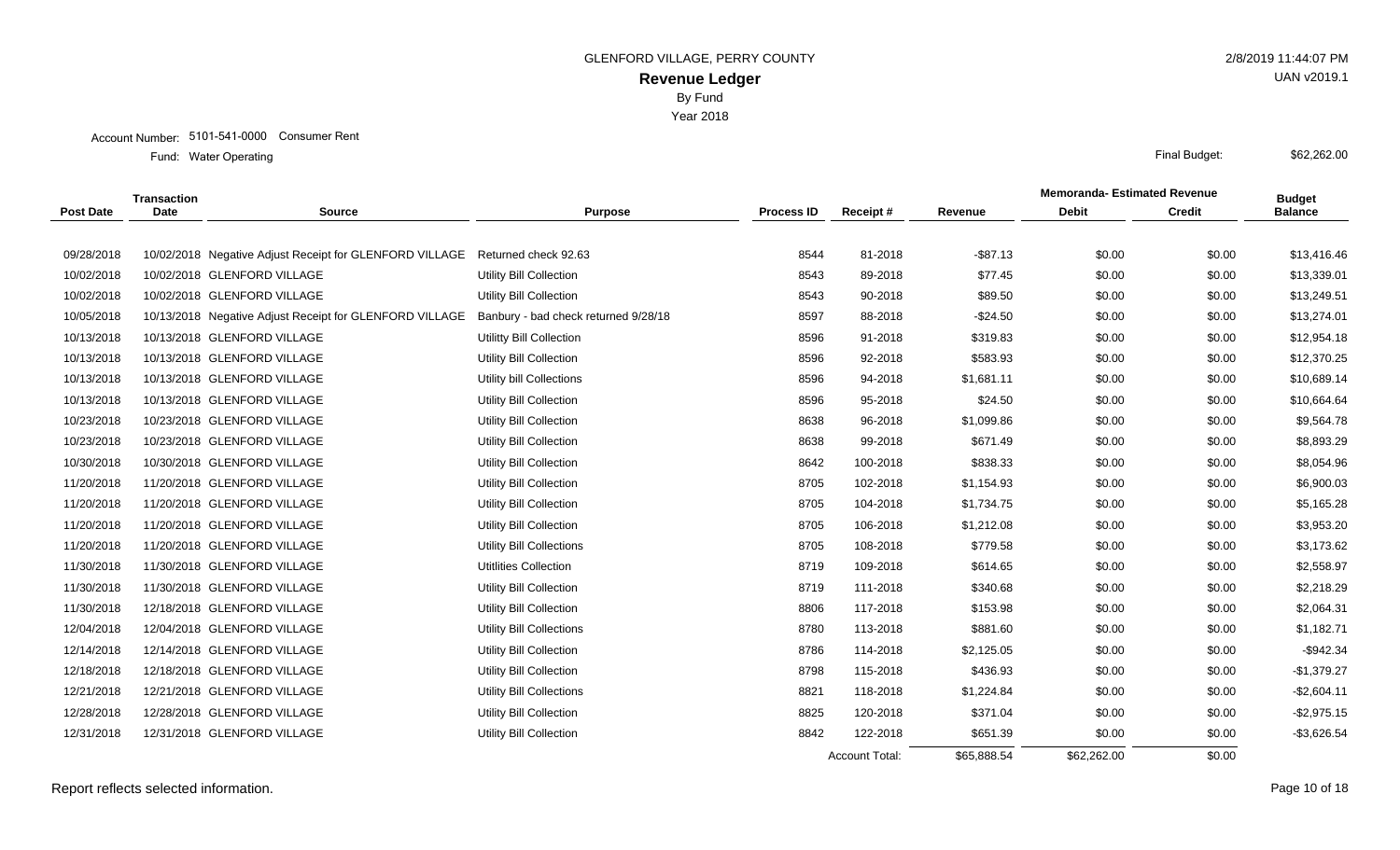# **Revenue Ledger**

By Fund

Year 2018

Account YTD Total:  $$65,888.54$  \$62,262.00 \$0.00

Water Operating Final Budget: \$300.00

Account Number: 5101-543-0000 Bulk Sales Fund: Water Operating

|                  | Transaction |                                                            |                              |                   |                           |          | <b>Memoranda-Estimated Revenue</b> |                                 | <b>Budget</b>  |
|------------------|-------------|------------------------------------------------------------|------------------------------|-------------------|---------------------------|----------|------------------------------------|---------------------------------|----------------|
| <b>Post Date</b> | <b>Date</b> | Source                                                     | <b>Purpose</b>               | <b>Process ID</b> | Receipt#                  | Revenue  | <b>Debit</b>                       | <b>Credit</b>                   | <b>Balance</b> |
|                  |             |                                                            |                              |                   |                           |          |                                    | <b>Report Beginning Balance</b> | \$0.00         |
| 01/01/2018       |             | 12/28/2017 Enter Budget Amount                             |                              | 7528              |                           | \$0.00   | \$300.00                           | \$0.00                          | \$300.00       |
| 06/19/2018       |             | 06/19/2018 GLENFORD VILLAGE                                | Bulk Water collection 461.25 | 8177              | 54-2018                   | \$461.25 | \$0.00                             | \$0.00                          | $-$161.25$     |
| 07/24/2018       |             | 07/24/2018 GLENFORD VILLAGE                                | <b>Bulk Water - 11.40</b>    | 8345              | 67-2018                   | \$11.40  | \$0.00                             | \$0.00                          | $-$172.65$     |
| 08/21/2018       |             | 08/21/2018 GLENFORD VILLAGE                                | Parks Donation - 192.00      | 8422              | 72-2018                   | \$11.40  | \$0.00                             | \$0.00                          | $-$184.05$     |
| 09/25/2018       |             | 09/25/2018 GLENFORD VILLAGE                                | Park Donation - 27.00        | 8539              | 87-2018                   | \$397.10 | \$0.00                             | \$0.00                          | $-$ \$581.15   |
|                  |             |                                                            |                              |                   | <b>Account Total:</b>     | \$881.15 | \$300.00                           | \$0.00                          |                |
|                  |             |                                                            |                              |                   | <b>Account YTD Total:</b> | \$881.15 | \$300.00                           | \$0.00                          |                |
|                  |             | Account Number: 5101-590-0000 Other - Charges for Services |                              |                   |                           |          |                                    |                                 |                |
|                  |             | Fund: Water Operating                                      |                              |                   |                           |          |                                    | Final Budget:                   | \$0.00         |

|                  | <b>Transaction</b> |                                                               |                         |                   |                           |         | <b>Memoranda-Estimated Revenue</b> |                                 | <b>Budget</b>  |
|------------------|--------------------|---------------------------------------------------------------|-------------------------|-------------------|---------------------------|---------|------------------------------------|---------------------------------|----------------|
| <b>Post Date</b> | Date               | <b>Source</b>                                                 | <b>Purpose</b>          | <b>Process ID</b> | Receipt#                  | Revenue | <b>Debit</b>                       | <b>Credit</b>                   | <b>Balance</b> |
|                  |                    |                                                               |                         |                   |                           |         |                                    | <b>Report Beginning Balance</b> | \$0.00         |
| 10/02/2018       |                    | 10/02/2018 GLENFORD VILLAGE                                   | Utility Bill Collection | 8543              | 90-2018                   | \$35.00 | \$0.00                             | \$0.00                          | $-$35.00$      |
| 10/13/2018       |                    | 10/13/2018 GLENFORD VILLAGE                                   | Utility Bill Collection | 8596              | 95-2018                   | \$35.00 | \$0.00                             | \$0.00                          | $-$70.00$      |
|                  |                    |                                                               |                         |                   | <b>Account Total:</b>     | \$70.00 | \$0.00                             | \$0.00                          |                |
|                  |                    |                                                               |                         |                   | <b>Account YTD Total:</b> | \$70.00 | \$0.00                             | \$0.00                          |                |
|                  |                    | Account Number: 5101-891-0000 Other - Miscellaneous Operating |                         |                   |                           |         |                                    |                                 |                |

Water Operating Final Budget: Fund: Water Operating

\$9,900.00

|                  | Transaction |                                |                         |                   |          |          | <b>Memoranda- Estimated Revenue</b> |                                 | <b>Budget</b>  |
|------------------|-------------|--------------------------------|-------------------------|-------------------|----------|----------|-------------------------------------|---------------------------------|----------------|
| <b>Post Date</b> | Date        | Source                         | <b>Purpose</b>          | <b>Process ID</b> | Receipt# | Revenue  | <b>Debit</b>                        | Credit                          | <b>Balance</b> |
|                  |             |                                |                         |                   |          |          |                                     | <b>Report Beginning Balance</b> | \$0.00         |
| 01/01/2018       |             | 12/28/2017 Enter Budget Amount |                         | 7528              |          | \$0.00   | \$9,900.00                          | \$0.00                          | \$9,900.00     |
| 01/26/2018       |             | 01/26/2018 GLENFORD VILLAGE    | Utility Bill Collection | 7634              | 2-2018   | \$466.50 | \$0.00                              | \$0.00                          | \$9,433.50     |

Report reflects selected information. Page 11 of 18

UAN v2019.1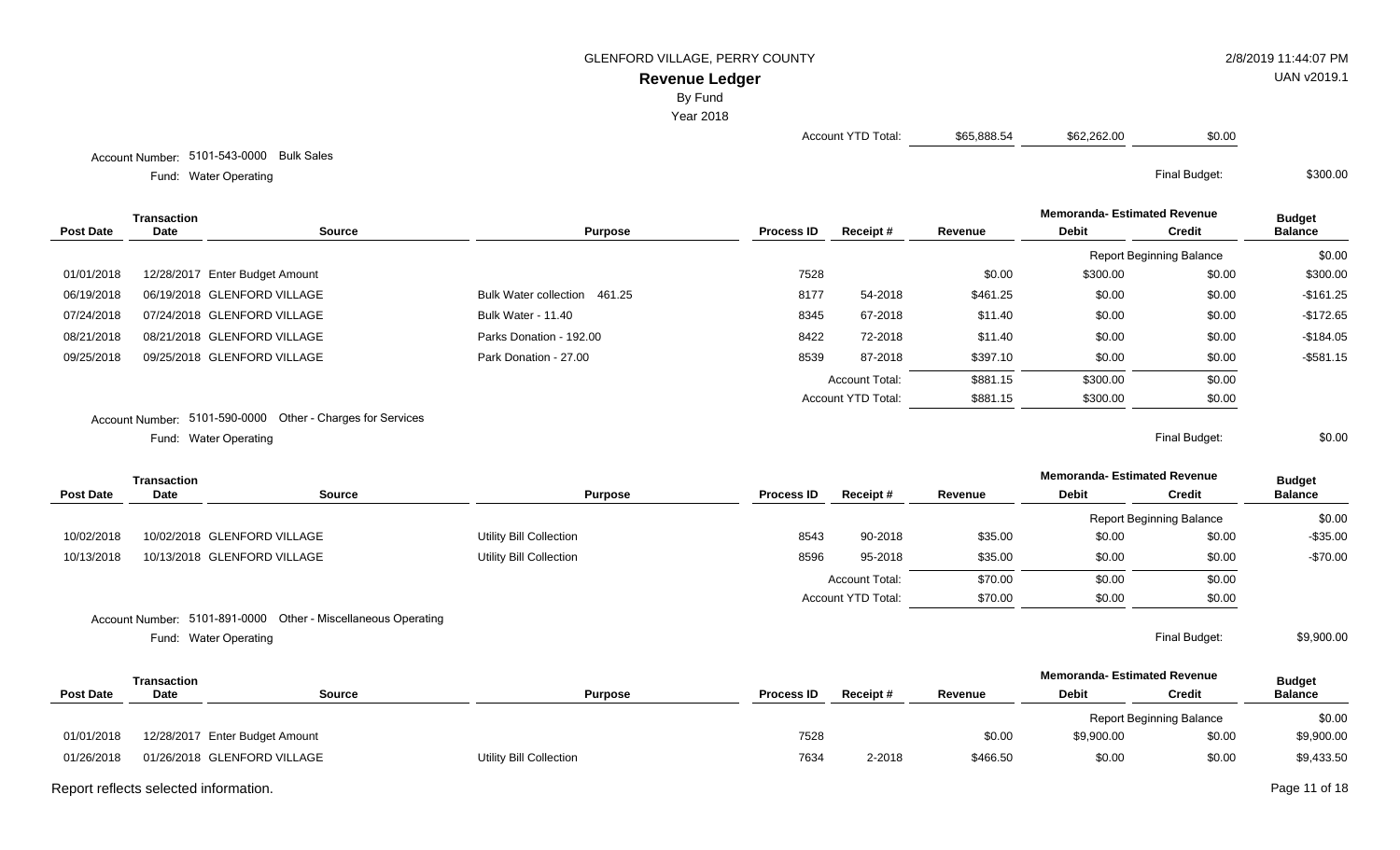Year 2018

#### Account Number: 5101-891-0000 Other - Miscellaneous Operating

Water Operating Final Budget: Fund: Water Operating

|                  | Transaction |                             |                                               |                   |            |          | <b>Memoranda-Estimated Revenue</b> |               | <b>Budget</b>  |
|------------------|-------------|-----------------------------|-----------------------------------------------|-------------------|------------|----------|------------------------------------|---------------|----------------|
| <b>Post Date</b> | <b>Date</b> | <b>Source</b>               | <b>Purpose</b>                                | <b>Process ID</b> | Receipt#   | Revenue  | <b>Debit</b>                       | <b>Credit</b> | <b>Balance</b> |
|                  |             |                             |                                               |                   |            |          |                                    |               |                |
| 01/26/2018       |             | 01/26/2018 GLENFORD VILLAGE | <b>Utility Bill Collection</b>                | 7634              | $3 - 2018$ | \$116.00 | \$0.00                             | \$0.00        | \$9,317.50     |
| 01/26/2018       |             | 01/26/2018 GLENFORD VILLAGE | <b>Utility Bill Collection</b>                | 7634              | 4-2018     | \$167.50 | \$0.00                             | \$0.00        | \$9,150.00     |
| 01/26/2018       |             | 01/26/2018 GLENFORD VILLAGE | <b>Utility Bill Collection</b>                | 7634              | 5-2018     | \$48.50  | \$0.00                             | \$0.00        | \$9,101.50     |
| 01/30/2018       |             | 01/30/2018 GLENFORD VILLAGE | <b>Utility Bill Collection</b>                | 7724              | 8-2018     | \$27.00  | \$0.00                             | \$0.00        | \$9,074.50     |
| 02/23/2018       |             | 02/23/2018 GLENFORD VILLAGE | Jack Swindermans redeposit utility bill check | 7818              | $9 - 2018$ | \$5.00   | \$0.00                             | \$0.00        | \$9,069.50     |
| 02/23/2018       |             | 02/23/2018 GLENFORD VILLAGE | <b>Utility Bill Collection</b>                | 7828              | 10-2018    | \$85.00  | \$0.00                             | \$0.00        | \$8,984.50     |
| 02/23/2018       |             | 02/23/2018 GLENFORD VILLAGE | <b>Utility Bill Collection</b>                | 7828              | 11-2018    | \$92.00  | \$0.00                             | \$0.00        | \$8,892.50     |
| 02/23/2018       |             | 02/23/2018 GLENFORD VILLAGE | Utility Bill Collection                       | 7828              | 12-2018    | \$76.00  | \$0.00                             | \$0.00        | \$8,816.50     |
| 02/23/2018       |             | 02/23/2018 GLENFORD VILLAGE | <b>Utility Bill Collection</b>                | 7828              | 13-2018    | \$386.77 | \$0.00                             | \$0.00        | \$8,429.73     |
| 02/23/2018       |             | 02/23/2018 GLENFORD VILLAGE | <b>Utility Bill Collection</b>                | 7828              | 14-2018    | \$131.00 | \$0.00                             | \$0.00        | \$8,298.73     |
| 02/23/2018       |             | 02/23/2018 GLENFORD VILLAGE | Utility Bill Collection                       | 7828              | 16-2018    | \$5.00   | \$0.00                             | \$0.00        | \$8,293.73     |
| 02/23/2018       |             | 02/23/2018 GLENFORD VILLAGE | <b>Utility Bill Collection</b>                | 7828              | 17-2018    | \$15.00  | \$0.00                             | \$0.00        | \$8,278.73     |
| 02/23/2018       |             | 02/23/2018 GLENFORD VILLAGE | Utility Bill Collection                       | 7828              | 18-2018    | \$16.00  | \$0.00                             | \$0.00        | \$8,262.73     |
| 02/27/2018       |             | 02/27/2018 GLENFORD VILLAGE | <b>Utility Bill Collection</b>                | 7834              | 19-2018    | \$68.00  | \$0.00                             | \$0.00        | \$8,194.73     |
| 03/16/2018       |             | 03/16/2018 GLENFORD VILLAGE | <b>Utility Bill Collection</b>                | 7879              | 22-2018    | \$385.50 | \$0.00                             | \$0.00        | \$7,809.23     |
| 03/16/2018       |             | 03/16/2018 GLENFORD VILLAGE | Utility Bill Collection                       | 7879              | 23-2018    | \$150.00 | \$0.00                             | \$0.00        | \$7,659.23     |
| 03/27/2018       |             | 03/27/2018 GLENFORD VILLAGE | <b>Utility Bill Collection</b>                | 7907              | 26-2018    | \$250.00 | \$0.00                             | \$0.00        | \$7,409.23     |
| 03/27/2018       |             | 03/27/2018 GLENFORD VILLAGE | Utility Bill Collection                       | 7907              | 28-2018    | \$40.50  | \$0.00                             | \$0.00        | \$7,368.73     |
| 03/31/2018       |             | 03/31/2018 GLENFORD VILLAGE | <b>Utility Bill Collection</b>                | 7910              | 29-2018    | \$21.50  | \$0.00                             | \$0.00        | \$7,347.23     |
| 04/27/2018       |             | 04/27/2018 GLENFORD VILLAGE | Utility Bill Collection                       | 8028              | 31-2018    | \$26.50  | \$0.00                             | \$0.00        | \$7,320.73     |
| 04/27/2018       |             | 04/27/2018 GLENFORD VILLAGE | Utility Bill Collections                      | 8028              | 32-2018    | \$106.00 | \$0.00                             | \$0.00        | \$7,214.73     |
| 04/27/2018       |             | 04/27/2018 GLENFORD VILLAGE | Utility Bill Collections                      | 8028              | 33-2018    | \$323.50 | \$0.00                             | \$0.00        | \$6,891.23     |
| 04/27/2018       |             | 04/27/2018 GLENFORD VILLAGE | Utility Bill Collections                      | 8028              | 35-2018    | \$276.50 | \$0.00                             | \$0.00        | \$6,614.73     |
| 04/27/2018       |             | 04/27/2018 GLENFORD VILLAGE | <b>Utility Bill Collection</b>                | 8028              | 37-2018    | \$15.00  | \$0.00                             | \$0.00        | \$6,599.73     |
| 04/30/2018       |             | 05/01/2018 GLENFORD VILLAGE | <b>Utility Bill Collection</b>                | 8038              | 39-2018    | \$162.50 | \$0.00                             | \$0.00        | \$6,437.23     |
|                  |             |                             |                                               |                   |            |          |                                    |               |                |

Report reflects selected information. Page 12 of 18

UAN v2019.1

\$9,900.00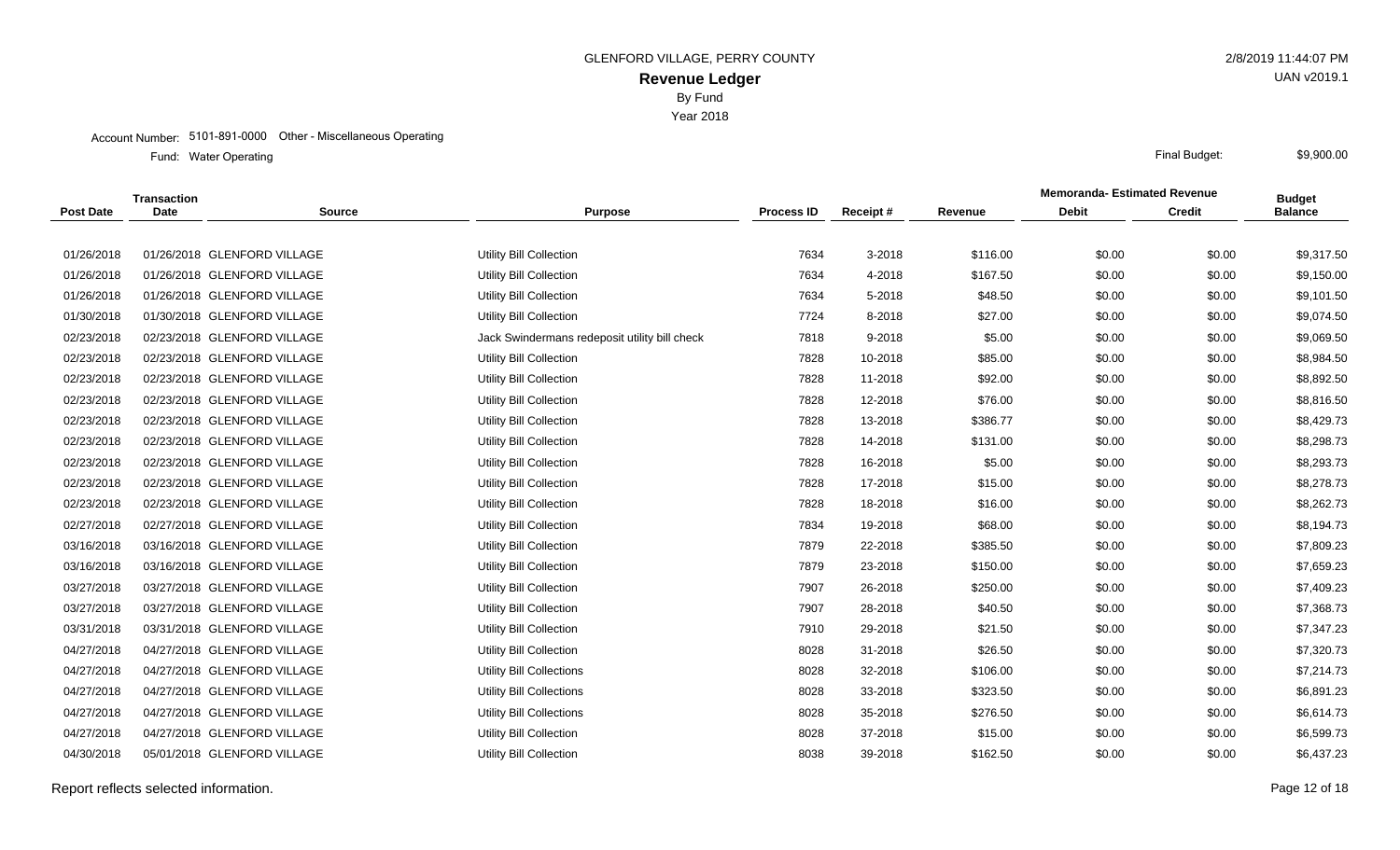Year 2018

#### Account Number: 5101-891-0000 Other - Miscellaneous Operating

Water Operating Final Budget: Fund: Water Operating

|                  | <b>Transaction</b> |                             |                                 |                   |          |          | <b>Memoranda- Estimated Revenue</b> |               | <b>Budget</b>  |
|------------------|--------------------|-----------------------------|---------------------------------|-------------------|----------|----------|-------------------------------------|---------------|----------------|
| <b>Post Date</b> | <b>Date</b>        | <b>Source</b>               | <b>Purpose</b>                  | <b>Process ID</b> | Receipt# | Revenue  | <b>Debit</b>                        | <b>Credit</b> | <b>Balance</b> |
|                  |                    |                             |                                 |                   |          |          |                                     |               |                |
| 05/18/2018       |                    | 05/18/2018 GLENFORD VILLAGE | Utility Bill Collection         | 8091              | 42-2018  | \$427.61 | \$0.00                              | \$0.00        | \$6,009.62     |
| 05/18/2018       |                    | 05/18/2018 GLENFORD VILLAGE | Utility Bill Collection         | 8091              | 43-2018  | \$189.00 | \$0.00                              | \$0.00        | \$5,820.62     |
| 05/29/2018       |                    | 05/29/2018 GLENFORD VILLAGE | Utility Bill receipts           | 8100              | 46-2018  | \$138.00 | \$0.00                              | \$0.00        | \$5,682.62     |
| 05/29/2018       |                    | 05/29/2018 GLENFORD VILLAGE | Utility bill Collections        | 8100              | 48-2018  | \$25.00  | \$0.00                              | \$0.00        | \$5,657.62     |
| 05/29/2018       |                    | 05/29/2018 GLENFORD VILLAGE | <b>Utility Bill Collection</b>  | 8100              | 49-2018  | \$22.44  | \$0.00                              | \$0.00        | \$5,635.18     |
| 06/05/2018       |                    | 06/05/2018 GLENFORD VILLAGE | <b>Utility Bill Collection</b>  | 8167              | 52-2018  | \$57.50  | \$0.00                              | \$0.00        | \$5,577.68     |
| 06/19/2018       |                    | 06/19/2018 GLENFORD VILLAGE | <b>Utilitty Bill Collection</b> | 8177              | 53-2018  | \$166.00 | \$0.00                              | \$0.00        | \$5,411.68     |
| 06/19/2018       |                    | 06/19/2018 GLENFORD VILLAGE | <b>Utility Bill Collection</b>  | 8177              | 55-2018  | \$187.50 | \$0.00                              | \$0.00        | \$5,224.18     |
| 06/19/2018       |                    | 06/19/2018 GLENFORD VILLAGE | <b>Utility Bill Collection</b>  | 8177              | 57-2018  | \$96.00  | \$0.00                              | \$0.00        | \$5,128.18     |
| 06/26/2018       |                    | 06/26/2018 GLENFORD VILLAGE | <b>Utilty Bill Collection</b>   | 8200              | 58-2018  | \$138.00 | \$0.00                              | \$0.00        | \$4,990.18     |
| 06/26/2018       |                    | 06/26/2018 GLENFORD VILLAGE | <b>Utility Bill Collection</b>  | 8200              | 60-2018  | \$48.00  | \$0.00                              | \$0.00        | \$4,942.18     |
| 07/07/2018       |                    | 07/07/2018 GLENFORD VILLAGE | Utility Bill collection         | 8226              | 61-2018  | \$41.50  | \$0.00                              | \$0.00        | \$4,900.68     |
| 07/07/2018       |                    | 07/07/2018 GLENFORD VILLAGE | <b>Utilty Bill Collection</b>   | 8226              | 62-2018  | \$313.50 | \$0.00                              | \$0.00        | \$4,587.18     |
| 07/24/2018       |                    | 07/24/2018 GLENFORD VILLAGE | <b>Utility Bill Collections</b> | 8345              | 65-2018  | \$208.00 | \$0.00                              | \$0.00        | \$4,379.18     |
| 07/24/2018       |                    | 07/24/2018 GLENFORD VILLAGE | Utility Bill Collections        | 8345              | 66-2018  | \$345.25 | \$0.00                              | \$0.00        | \$4,033.93     |
| 07/31/2018       |                    | 07/31/2018 GLENFORD VILLAGE | Utility Bill collections        | 8350              | 70-2018  | \$38.50  | \$0.00                              | \$0.00        | \$3,995.43     |
| 08/21/2018       |                    | 08/21/2018 GLENFORD VILLAGE | <b>Utility Bill Collection</b>  | 8422              | 71-2018  | \$384.18 | \$0.00                              | \$0.00        | \$3,611.25     |
| 08/21/2018       |                    | 08/21/2018 GLENFORD VILLAGE | <b>Utility Bill Collection</b>  | 8422              | 73-2018  | \$182.00 | \$0.00                              | \$0.00        | \$3,429.25     |
| 08/21/2018       |                    | 08/21/2018 GLENFORD VILLAGE | <b>Utility Bill Collection</b>  | 8422              | 74-2018  | \$151.50 | \$0.00                              | \$0.00        | \$3,277.75     |
| 08/24/2018       |                    | 08/24/2018 GLENFORD VILLAGE | <b>Utility Bill Collection</b>  | 8446              | 76-2018  | \$20.50  | \$0.00                              | \$0.00        | \$3,257.25     |
| 08/28/2018       |                    | 08/28/2018 GLENFORD VILLAGE | <b>Utility Bill Collection</b>  | 8449              | 77-2018  | \$38.00  | \$0.00                              | \$0.00        | \$3,219.25     |
| 08/31/2018       |                    | 08/31/2018 GLENFORD VILLAGE | <b>Utility Bill Collection</b>  | 8459              | 79-2018  | \$54.00  | \$0.00                              | \$0.00        | \$3,165.25     |
| 09/18/2018       |                    | 09/18/2018 GLENFORD VILLAGE | Utility Bill collection         | 8533              | 81-2018  | \$252.50 | \$0.00                              | \$0.00        | \$2,912.75     |
| 09/18/2018       |                    | 09/18/2018 GLENFORD VILLAGE | Utility Bill Collection         | 8533              | 83-2018  | \$181.50 | \$0.00                              | \$0.00        | \$2,731.25     |
| 09/18/2018       |                    | 09/18/2018 GLENFORD VILLAGE | Utility Bill Collection         | 8533              | 85-2018  | \$80.00  | \$0.00                              | \$0.00        | \$2,651.25     |

Report reflects selected information. Page 13 of 18

UAN v2019.1

\$9,900.00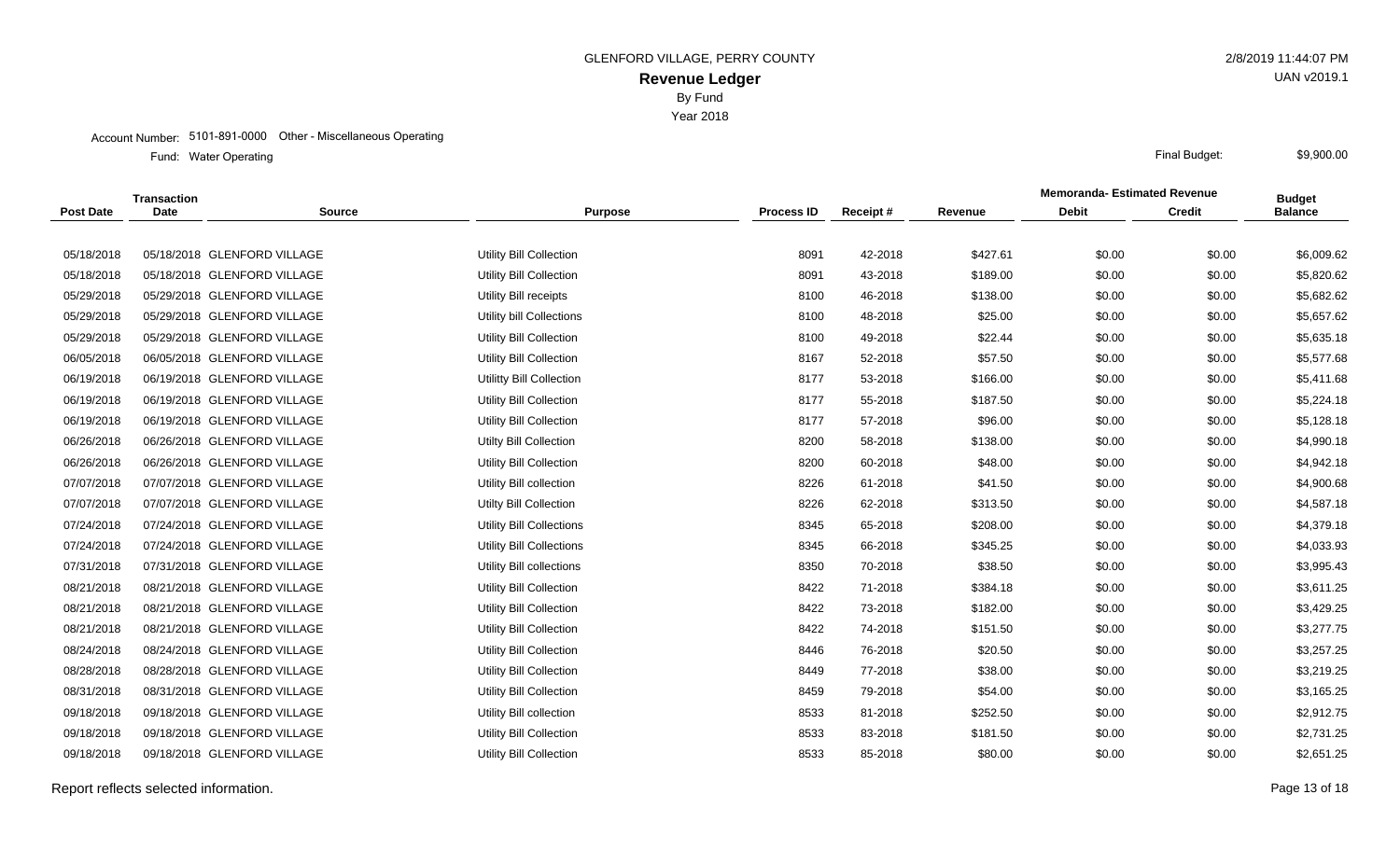Year 2018

#### Account Number: 5101-891-0000 Other - Miscellaneous Operating

Water Operating Final Budget: Fund: Water Operating

|                  | <b>Transaction</b> |                                                         |                                      |                   |          |           | <b>Memoranda- Estimated Revenue</b> |               | <b>Budget</b>  |
|------------------|--------------------|---------------------------------------------------------|--------------------------------------|-------------------|----------|-----------|-------------------------------------|---------------|----------------|
| <b>Post Date</b> | <b>Date</b>        | <b>Source</b>                                           | <b>Purpose</b>                       | <b>Process ID</b> | Receipt# | Revenue   | <b>Debit</b>                        | <b>Credit</b> | <b>Balance</b> |
|                  |                    |                                                         |                                      |                   |          |           |                                     |               |                |
| 09/25/2018       |                    | 09/25/2018 GLENFORD VILLAGE                             | Utility Bill Collection              | 8539              | 88-2018  | \$199.00  | \$0.00                              | \$0.00        | \$2,452.25     |
| 09/28/2018       |                    | 10/02/2018 Negative Adjust Receipt for GLENFORD VILLAGE | Returned check 92.63                 | 8544              | 81-2018  | $-$5.50$  | \$0.00                              | \$0.00        | \$2,457.75     |
| 10/02/2018       |                    | 10/02/2018 GLENFORD VILLAGE                             | Utility Bill Collection              | 8543              | 89-2018  | \$15.00   | \$0.00                              | \$0.00        | \$2,442.75     |
| 10/02/2018       |                    | 10/02/2018 GLENFORD VILLAGE                             | <b>Utility Bill Collection</b>       | 8543              | 90-2018  | \$5.50    | \$0.00                              | \$0.00        | \$2,437.25     |
| 10/05/2018       |                    | 10/13/2018 Negative Adjust Receipt for GLENFORD VILLAGE | Banbury - bad check returned 9/28/18 | 8597              | 88-2018  | $-$52.00$ | \$0.00                              | \$0.00        | \$2,489.25     |
| 10/13/2018       |                    | 10/13/2018 GLENFORD VILLAGE                             | Utilitty Bill Collection             | 8596              | 91-2018  | \$52.00   | \$0.00                              | \$0.00        | \$2,437.25     |
| 10/13/2018       |                    | 10/13/2018 GLENFORD VILLAGE                             | <b>Utility Bill Collection</b>       | 8596              | 92-2018  | \$86.00   | \$0.00                              | \$0.00        | \$2,351.25     |
| 10/13/2018       |                    | 10/13/2018 GLENFORD VILLAGE                             | Utility bill Collections             | 8596              | 94-2018  | \$227.00  | \$0.00                              | \$0.00        | \$2,124.25     |
| 10/13/2018       |                    | 10/13/2018 GLENFORD VILLAGE                             | Utility Bill Collection              | 8596              | 95-2018  | \$5.00    | \$0.00                              | \$0.00        | \$2,119.25     |
| 10/23/2018       |                    | 10/23/2018 GLENFORD VILLAGE                             | Utility Bill Collection              | 8638              | 96-2018  | \$186.00  | \$0.00                              | \$0.00        | \$1,933.25     |
| 10/23/2018       |                    | 10/23/2018 GLENFORD VILLAGE                             | <b>Utility Bill Collection</b>       | 8638              | 99-2018  | \$105.50  | \$0.00                              | \$0.00        | \$1,827.75     |
| 10/30/2018       |                    | 10/30/2018 GLENFORD VILLAGE                             | Utility Bill Collection              | 8642              | 100-2018 | \$80.00   | \$0.00                              | \$0.00        | \$1,747.75     |
| 11/20/2018       |                    | 11/20/2018 GLENFORD VILLAGE                             | Utility Bill Collection              | 8705              | 102-2018 | \$100.00  | \$0.00                              | \$0.00        | \$1,647.75     |
| 11/20/2018       |                    | 11/20/2018 GLENFORD VILLAGE                             | Utility Bill Collection              | 8705              | 104-2018 | \$255.00  | \$0.00                              | \$0.00        | \$1,392.75     |
| 11/20/2018       |                    | 11/20/2018 GLENFORD VILLAGE                             | <b>Utility Bill Collection</b>       | 8705              | 106-2018 | \$205.00  | \$0.00                              | \$0.00        | \$1,187.75     |
| 11/20/2018       |                    | 11/20/2018 GLENFORD VILLAGE                             | Utility Bill Collections             | 8705              | 108-2018 | \$125.00  | \$0.00                              | \$0.00        | \$1,062.75     |
| 11/30/2018       |                    | 11/30/2018 GLENFORD VILLAGE                             | <b>Utitlities Collection</b>         | 8719              | 109-2018 | \$75.00   | \$0.00                              | \$0.00        | \$987.75       |
| 11/30/2018       |                    | 11/30/2018 GLENFORD VILLAGE                             | <b>Utility Bill Collection</b>       | 8719              | 111-2018 | \$58.00   | \$0.00                              | \$0.00        | \$929.75       |
| 11/30/2018       |                    | 12/18/2018 GLENFORD VILLAGE                             | <b>Utility Bill Collection</b>       | 8806              | 117-2018 | \$16.50   | \$0.00                              | \$0.00        | \$913.25       |
| 12/04/2018       |                    | 12/04/2018 GLENFORD VILLAGE                             | Utility Bill Collections             | 8780              | 113-2018 | \$81.50   | \$0.00                              | \$0.00        | \$831.75       |
| 12/14/2018       |                    | 12/14/2018 GLENFORD VILLAGE                             | <b>Utility Bill Collection</b>       | 8786              | 114-2018 | \$426.50  | \$0.00                              | \$0.00        | \$405.25       |
| 12/18/2018       |                    | 12/18/2018 GLENFORD VILLAGE                             | <b>Utility Bill Collection</b>       | 8798              | 115-2018 | \$66.00   | \$0.00                              | \$0.00        | \$339.25       |
| 12/21/2018       |                    | 12/21/2018 GLENFORD VILLAGE                             | Utility Bill Collections             | 8821              | 118-2018 | \$187.50  | \$0.00                              | \$0.00        | \$151.75       |
| 12/28/2018       |                    | 12/28/2018 GLENFORD VILLAGE                             | <b>Utility Bill Collection</b>       | 8825              | 120-2018 | \$62.00   | \$0.00                              | \$0.00        | \$89.75        |
| 12/31/2018       |                    | 12/31/2018 GLENFORD VILLAGE                             | <b>Utility Bill Collection</b>       | 8842              | 122-2018 | \$31.00   | \$0.00                              | \$0.00        | \$58.75        |
|                  |                    |                                                         |                                      |                   |          |           |                                     |               |                |

Report reflects selected information. Page 14 of 18

UAN v2019.1

\$9,900.00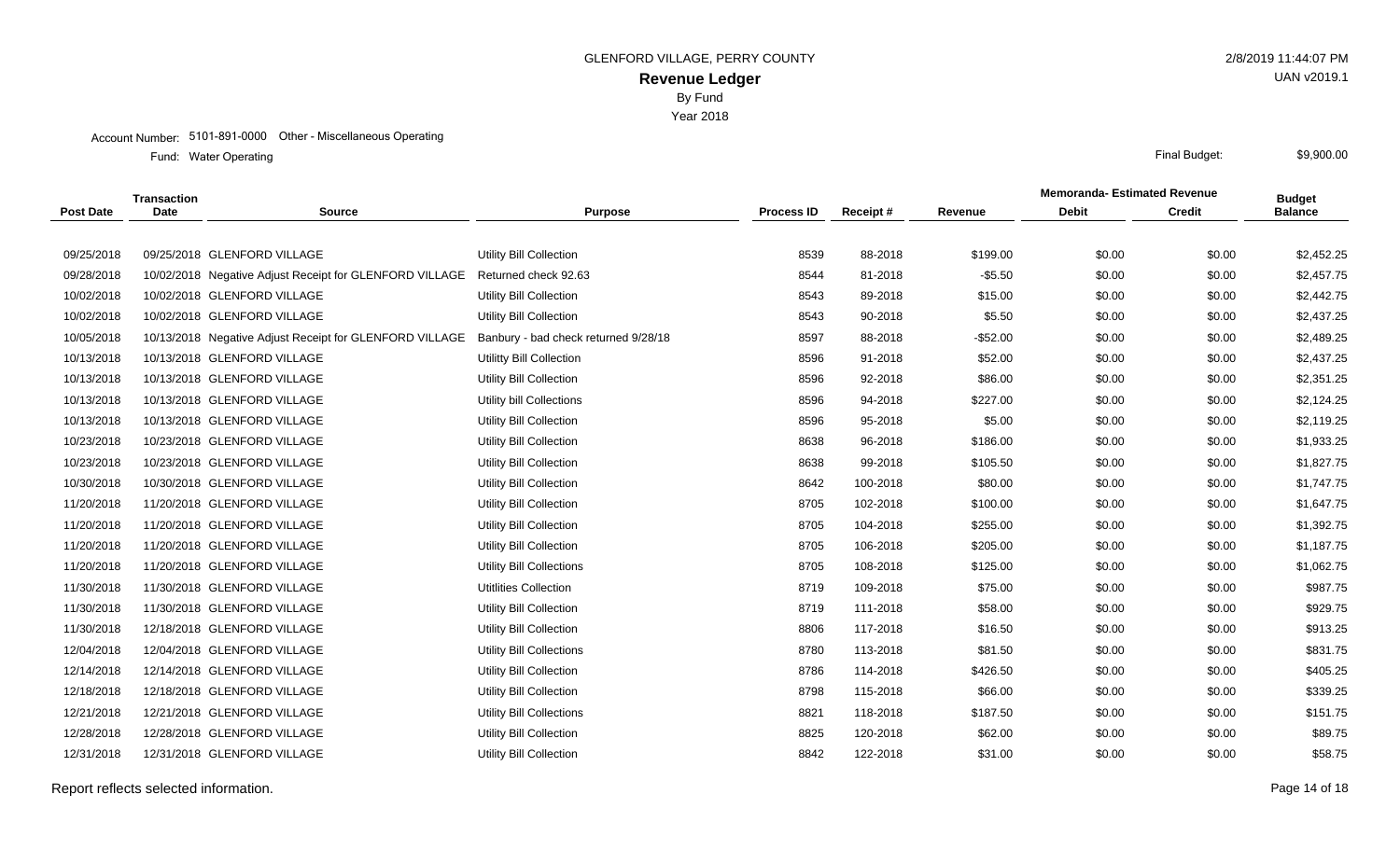# **Revenue Ledger**

By Fund

Year 2018

| Account Total:     | \$9.841.25 | \$9,900.00 | \$0.00 |
|--------------------|------------|------------|--------|
| Account YTD Total: | \$9.841.25 | \$9,900.00 | \$0.00 |

Account Number: 5101-999-0000 Other - Other Financing Sources

Water Operating Final Budget: Fund: Water Operating

**Memoranda- Estimated Revenue Source Purpose Process ID Receipt # Revenue Debit Transaction Post Date Date Budget Credit Balance** Report Beginning Balance \$0.00 01/01/2018 12/28/2017 Enter Budget Amount 2002 120 12/28/2017 Enter Budget Amount 3000.00 \$300.00 \$300.00 \$300.00 Account Total:  $$0.00$  \$300.00 \$0.00 Account YTD Total:  $$0.00$   $$300.00$   $$0.00$ Water Operating Fund Total for Selected Accounts: \$76,680.94 \$72,762.00 \$0.00 Water Operating Fund YTD Total for Selected Accounts: \$76,680.94 \$72,762.00 \$0.00 Account Number: 5201-541-0000 Consumer Rent Sewer Operating Final Budget: \$72,663.44

Fund: Sewer Operating

**Memoranda- Estimated Revenue Source Purpose Process ID Receipt # Revenue Debit Transaction Post Date Date Budget Credit Balance** Report Beginning Balance \$0.00 01/01/2018 12/28/2017 Enter Budget Amount 2002 12/28/2017 Enter Budget Amount 2008 \$12,663.44 \$0.00 \$72,663.44 01/26/2018 01/26/2018 GLENFORD VILLAGE Utility Bill Collection Utility Bill Collection 7634 2-2018 \$1,950.00 \$0.00 \$0.00 \$70,713.44 01/26/2018 01/26/2018 GLENFORD VILLAGE Utility Bill Collection Collection 7634 3-2018 \$956.80 \$0.00 \$0.00 \$69,756.64 01/26/2018 01/26/2018 GLENFORD VILLAGE Utility Bill Collection Utility Bill Collection 7634 4-2018 \$2,319.20 \$0.00 \$0.00 \$67,437.44 01/26/2018 01/26/2018 GLENFORD VILLAGE Utility Bill Collection Collection 7634 5-2018 \$322.80 \$0.00 \$0.00 \$67,114.64 01/30/2018 01/30/2018 GLENFORD VILLAGE Utility Bill Collection Utility Bill Collection 7724 8-2018 \$109.70 \$0.00 \$67,004.94 01/30/2018 01/30/2018 Positive Adjustment for GLENFORD VILLAGE Posted Receipt wrong 7726 7726 5-2018 \$10.00 \$0.00 \$0.00 \$66,994.94 02/23/2018 02/23/2018 GLENFORD VILLAGE <br>
366,942.94 Jack Swindermans redeposit utility bill check 7818 9-2018 \$52.00 \$0.00 \$0.00 \$66,942.94 02/23/2018 02/23/2018 GLENFORD VILLAGE Utility Bill Collection Collection 7828 10-2018 \$613.16 \$0.00 \$0.00 \$66,329.78 02/23/2018 02/23/2018 GLENFORD VILLAGE Utility Bill Collection Collection 7828 11-2018 \$312.00 \$0.00 \$0.00 \$66,017.78 02/23/2018 02/23/2018 GLENFORD VILLAGE Utility Bill Collection Collection 7828 12-2018 \$369.20 \$0.00 \$0.00 \$65,648.58 02/23/2018 02/23/2018 GLENFORD VILLAGE Utility Bill Collection Utility Bill Collection 7828 13-2018 \$1,913.91 \$0.00 \$63,734.67 02/23/2018 02/23/2018 GLENFORD VILLAGE Utility Bill Collection Collection 7828 14-2018 \$2,038.40 \$0.00 \$61,696.27

Report reflects selected information. Page 15 of 18

UAN v2019.1

\$300.00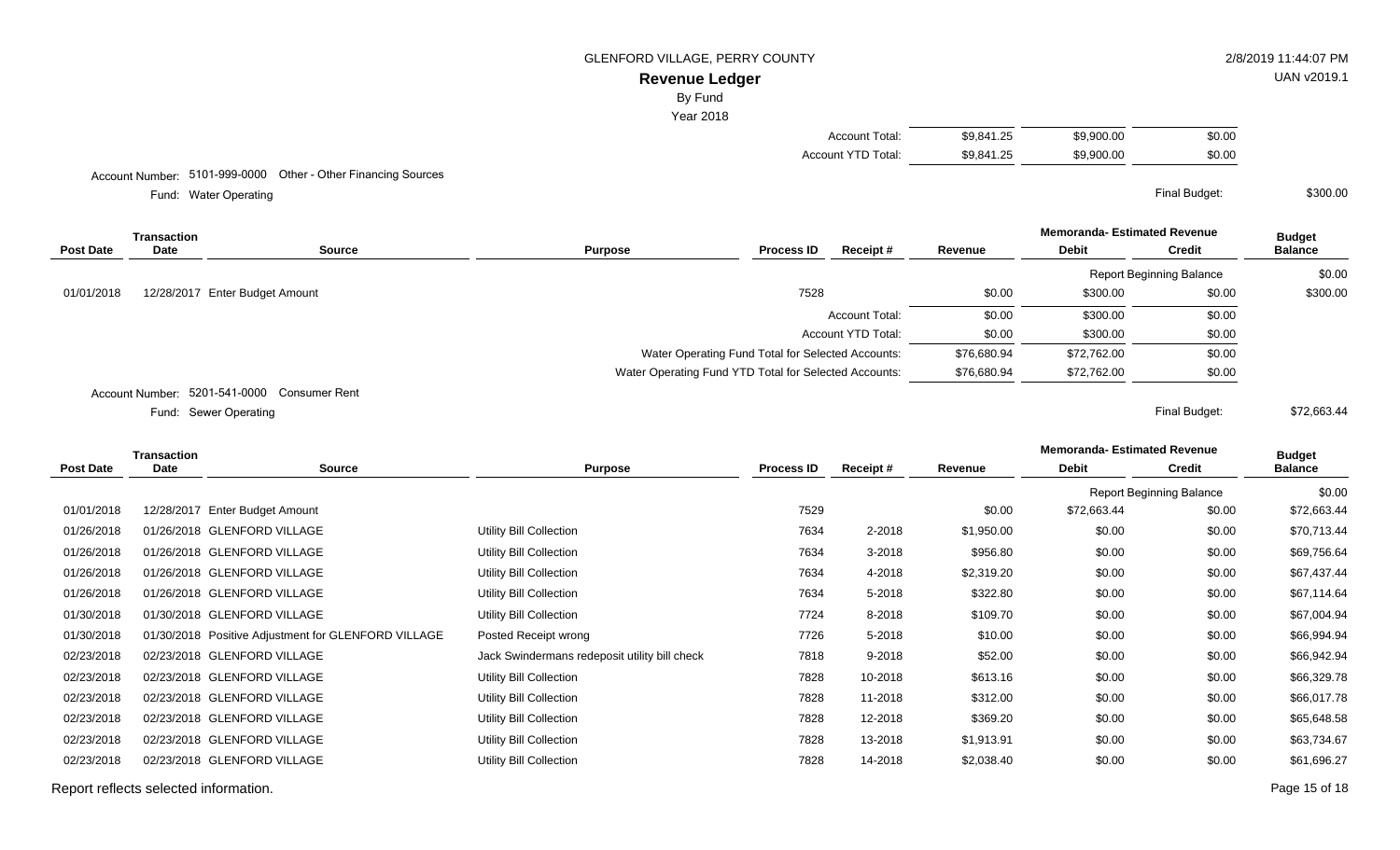Account Number: 5201-541-0000 Consumer Rent

|                  | <b>Transaction</b> |                             |                                                 |                   |          |            | <b>Memoranda-Estimated Revenue</b> |               | <b>Budget</b>  |
|------------------|--------------------|-----------------------------|-------------------------------------------------|-------------------|----------|------------|------------------------------------|---------------|----------------|
| <b>Post Date</b> | Date               | <b>Source</b>               | <b>Purpose</b>                                  | <b>Process ID</b> | Receipt# | Revenue    | <b>Debit</b>                       | <b>Credit</b> | <b>Balance</b> |
|                  |                    |                             |                                                 |                   |          |            |                                    |               |                |
| 02/23/2018       |                    | 02/23/2018 GLENFORD VILLAGE | <b>Utility Bill Collection</b>                  | 7828              |          | \$254.00   | \$0.00                             | \$0.00        | \$61,442.27    |
| 02/27/2018       |                    | 02/27/2018 GLENFORD VILLAGE | Utility Bill Collection                         | 7834              | 19-2018  | \$161.20   | \$0.00                             | \$0.00        | \$61,281.07    |
| 03/16/2018       |                    | 03/16/2018 GLENFORD VILLAGE | <b>Utility Bill Collection</b>                  | 7879              | 22-2018  | \$1,922.39 | \$0.00                             | \$0.00        | \$59,358.68    |
| 03/16/2018       |                    | 03/16/2018 GLENFORD VILLAGE | <b>Utility Bill Collection</b>                  | 7879              | 23-2018  | \$1,788.00 | \$0.00                             | \$0.00        | \$57,570.68    |
| 03/27/2018       |                    | 03/27/2018 GLENFORD VILLAGE | Utility Bill Collection                         | 7907              | 26-2018  | \$1,946.10 | \$0.00                             | \$0.00        | \$55,624.58    |
| 03/27/2018       |                    | 03/27/2018 GLENFORD VILLAGE | Utility Bill Collection                         | 7907              | 28-2018  | \$213.20   | \$0.00                             | \$0.00        | \$55,411.38    |
| 03/31/2018       |                    | 03/31/2018 GLENFORD VILLAGE | Utility Bill Collection                         | 7910              | 29-2018  | \$109.20   | \$0.00                             | \$0.00        | \$55,302.18    |
| 04/27/2018       |                    | 04/27/2018 GLENFORD VILLAGE | Perry County Auditor - 1st Half Tax settlement- | 8028              | 30-2018  | \$2,091.28 | \$0.00                             | \$0.00        | \$53,210.90    |
| 04/27/2018       |                    | 04/27/2018 GLENFORD VILLAGE | Utility Bill Collection                         | 8028              | 31-2018  | \$426.20   | \$0.00                             | \$0.00        | \$52,784.70    |
| 04/27/2018       |                    | 04/27/2018 GLENFORD VILLAGE | Utility Bill Collections                        | 8028              | 32-2018  | \$312.00   | \$0.00                             | \$0.00        | \$52,472.70    |
| 04/27/2018       |                    | 04/27/2018 GLENFORD VILLAGE | Utility Bill Collections                        | 8028              | 33-2018  | \$2,178.35 | \$0.00                             | \$0.00        | \$50,294.35    |
| 04/27/2018       |                    | 04/27/2018 GLENFORD VILLAGE | <b>Utility Bill Collections</b>                 | 8028              | 35-2018  | \$2,029.60 | \$0.00                             | \$0.00        | \$48,264.75    |
| 04/27/2018       |                    | 04/27/2018 GLENFORD VILLAGE | <b>Utility Bill Collection</b>                  | 8028              | 37-2018  | \$104.00   | \$0.00                             | \$0.00        | \$48,160.75    |
| 04/30/2018       |                    | 05/01/2018 GLENFORD VILLAGE | <b>Utility Bill Collection</b>                  | 8038              | 39-2018  | \$546.00   | \$0.00                             | \$0.00        | \$47,614.75    |
| 05/18/2018       |                    | 05/18/2018 GLENFORD VILLAGE | Utility Bill Collection                         | 8091              | 42-2018  | \$2,062.35 | \$0.00                             | \$0.00        | \$45,552.40    |
| 05/18/2018       |                    | 05/18/2018 GLENFORD VILLAGE | <b>Utility Bill Collection</b>                  | 8091              | 43-2018  | \$1,143.67 | \$0.00                             | \$0.00        | \$44,408.73    |
| 05/29/2018       |                    | 05/29/2018 GLENFORD VILLAGE | <b>Utility Bill receipts</b>                    | 8100              | 46-2018  | \$2,397.60 | \$0.00                             | \$0.00        | \$42,011.13    |
| 05/29/2018       |                    | 05/29/2018 GLENFORD VILLAGE | Utility bill Collections                        | 8100              | 48-2018  | \$156.00   | \$0.00                             | \$0.00        | \$41,855.13    |
| 05/29/2018       |                    | 05/29/2018 GLENFORD VILLAGE | Utility Bill Collection                         | 8100              | 49-2018  | \$57.20    | \$0.00                             | \$0.00        | \$41,797.93    |
| 06/05/2018       |                    | 06/05/2018 GLENFORD VILLAGE | <b>Utility Bill Collection</b>                  | 8167              | 52-2018  | \$239.00   | \$0.00                             | \$0.00        | \$41,558.93    |
| 06/19/2018       |                    | 06/19/2018 GLENFORD VILLAGE | Utilitty Bill Collection                        | 8177              | 53-2018  | \$1,715.20 | \$0.00                             | \$0.00        | \$39,843.73    |
| 06/19/2018       |                    | 06/19/2018 GLENFORD VILLAGE | Utility Bill Collection                         | 8177              | 55-2018  | \$2,111.20 | \$0.00                             | \$0.00        | \$37,732.53    |
| 06/19/2018       |                    | 06/19/2018 GLENFORD VILLAGE | Utility Bill Collection                         | 8177              | 57-2018  | \$889.20   | \$0.00                             | \$0.00        | \$36,843.33    |
| 06/26/2018       |                    | 06/26/2018 GLENFORD VILLAGE | <b>Utilty Bill Collection</b>                   | 8200              | 58-2018  | \$839.51   | \$0.00                             | \$0.00        | \$36,003.82    |
| 06/26/2018       |                    | 06/26/2018 GLENFORD VILLAGE | Utility Bill Collection                         | 8200              | 60-2018  | \$275.60   | \$0.00                             | \$0.00        | \$35,728.22    |
|                  |                    |                             |                                                 |                   |          |            |                                    |               |                |

Report reflects selected information. Page 16 of 18

UAN v2019.1

\$72,663.44

# Year 2018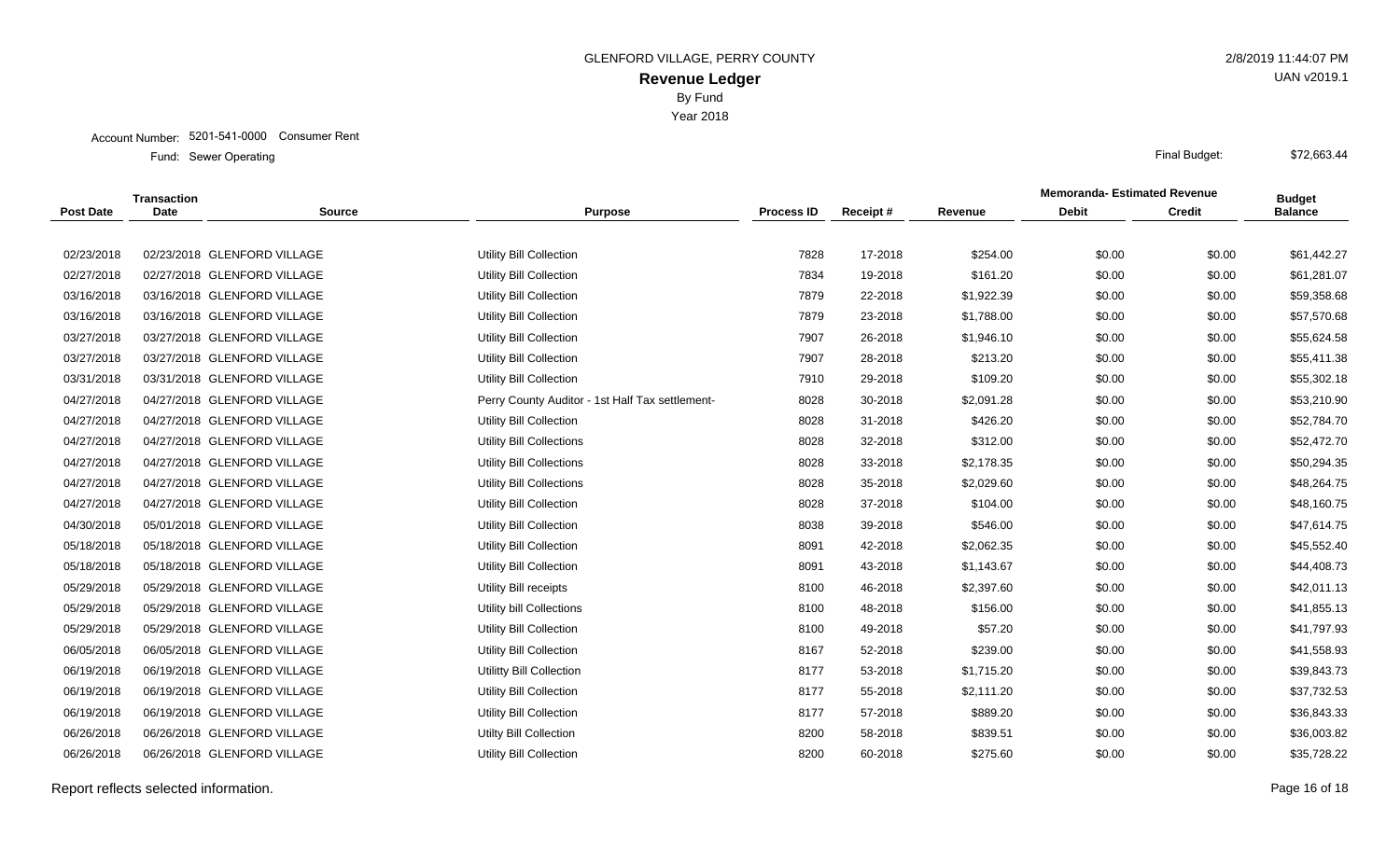Year 2018

#### Account Number: 5201-541-0000 Consumer Rent

Sewer Operating Final Budget: Fund: Sewer Operating

|                  |             | <b>Memoranda-Estimated Revenue</b><br><b>Transaction</b> |                                      |                   | <b>Budget</b> |            |              |               |                |
|------------------|-------------|----------------------------------------------------------|--------------------------------------|-------------------|---------------|------------|--------------|---------------|----------------|
| <b>Post Date</b> | <b>Date</b> | <b>Source</b>                                            | <b>Purpose</b>                       | <b>Process ID</b> | Receipt#      | Revenue    | <b>Debit</b> | <b>Credit</b> | <b>Balance</b> |
|                  |             |                                                          |                                      |                   |               |            |              |               |                |
| 07/07/2018       |             | 07/07/2018 GLENFORD VILLAGE                              | Utility Bill collection              | 8226              | 61-2018       | \$161.20   | \$0.00       | \$0.00        | \$35,567.02    |
| 07/07/2018       |             | 07/07/2018 GLENFORD VILLAGE                              | Utilty Bill Collection               | 8226              | 62-2018       | \$793.50   | \$0.00       | \$0.00        | \$34,773.52    |
| 07/24/2018       |             | 07/24/2018 GLENFORD VILLAGE                              | Utility Bill Collections             | 8345              | 65-2018       | \$674.48   | \$0.00       | \$0.00        | \$34,099.04    |
| 07/24/2018       |             | 07/24/2018 GLENFORD VILLAGE                              | Utility Bill Collections             | 8345              | 66-2018       | \$3,493.08 | \$0.00       | \$0.00        | \$30,605.96    |
| 07/31/2018       |             | 07/31/2018 GLENFORD VILLAGE                              | Utility Bill collections             | 8350              | 70-2018       | \$203.40   | \$0.00       | \$0.00        | \$30,402.56    |
| 08/21/2018       |             | 08/21/2018 GLENFORD VILLAGE                              | <b>Utility Bill Collection</b>       | 8422              | 71-2018       | \$2,003.12 | \$0.00       | \$0.00        | \$28,399.44    |
| 08/21/2018       |             | 08/21/2018 GLENFORD VILLAGE                              | <b>Utility Bill Collection</b>       | 8422              | 73-2018       | \$1,154.40 | \$0.00       | \$0.00        | \$27,245.04    |
| 08/21/2018       |             | 08/21/2018 GLENFORD VILLAGE                              | Utility Bill Collection              | 8422              | 74-2018       | \$1,934.40 | \$0.00       | \$0.00        | \$25,310.64    |
| 08/24/2018       |             | 08/24/2018 GLENFORD VILLAGE                              | <b>Utility Bill Collection</b>       | 8446              | 76-2018       | \$343.20   | \$0.00       | \$0.00        | \$24,967.44    |
| 08/28/2018       |             | 08/28/2018 GLENFORD VILLAGE                              | <b>Utility Bill Collection</b>       | 8449              | 77-2018       | \$280.80   | \$0.00       | \$0.00        | \$24,686.64    |
| 08/31/2018       |             | 08/31/2018 GLENFORD VILLAGE                              | <b>Utility Bill Collection</b>       | 8459              | 79-2018       | \$172.28   | \$0.00       | \$0.00        | \$24,514.36    |
| 09/18/2018       |             | 09/18/2018 GLENFORD VILLAGE                              | Utility Bill collection              | 8533              | 81-2018       | \$1,247.50 | \$0.00       | \$0.00        | \$23,266.86    |
| 09/18/2018       |             | 09/18/2018 GLENFORD VILLAGE                              | <b>Utility Bill Collection</b>       | 8533              | 83-2018       | \$889.20   | \$0.00       | \$0.00        | \$22,377.66    |
| 09/18/2018       |             | 09/18/2018 GLENFORD VILLAGE                              | Utility Bill Collection              | 8533              | 85-2018       | \$806.00   | \$0.00       | \$0.00        | \$21,571.66    |
| 09/25/2018       |             | 09/25/2018 GLENFORD VILLAGE                              | Utility Bill Collection              | 8539              | 88-2018       | \$1,272.11 | \$0.00       | \$0.00        | \$20,299.55    |
| 10/05/2018       |             | 10/13/2018 Negative Adjust Receipt for GLENFORD VILLAGE  | Banbury - bad check returned 9/28/18 | 8597              | 88-2018       | $-$5.00$   | \$0.00       | \$0.00        | \$20,304.55    |
| 10/13/2018       |             | 10/13/2018 GLENFORD VILLAGE                              | Utilitty Bill Collection             | 8596              | 91-2018       | \$147.00   | \$0.00       | \$0.00        | \$20,157.55    |
| 10/13/2018       |             | 10/13/2018 GLENFORD VILLAGE                              | Utility Bill Collection              | 8596              | 92-2018       | \$421.20   | \$0.00       | \$0.00        | \$19,736.35    |
| 10/13/2018       |             | 10/13/2018 GLENFORD VILLAGE                              | Utility bill Collections             | 8596              | 94-2018       | \$1,218.88 | \$0.00       | \$0.00        | \$18,517.47    |
| 10/13/2018       |             | 10/13/2018 GLENFORD VILLAGE                              | <b>Utility Bill Collection</b>       | 8596              | 95-2018       | \$52.00    | \$0.00       | \$0.00        | \$18,465.47    |
| 10/23/2018       |             | 10/23/2018 GLENFORD VILLAGE                              | <b>Utility Bill Collection</b>       | 8638              | 96-2018       | \$1,181.50 | \$0.00       | \$0.00        | \$17,283.97    |
| 10/23/2018       |             | 10/23/2018 GLENFORD VILLAGE                              | <b>Utility Bill Collection</b>       | 8638              | 99-2018       | \$863.10   | \$0.00       | \$0.00        | \$16,420.87    |
| 10/30/2018       |             | 10/30/2018 GLENFORD VILLAGE                              | <b>Utility Bill Collection</b>       | 8642              | 100-2018      | \$1,664.00 | \$0.00       | \$0.00        | \$14,756.87    |
| 11/20/2018       |             | 11/20/2018 GLENFORD VILLAGE                              | <b>Utility Bill Collection</b>       | 8705              | 102-2018      | \$1,783.50 | \$0.00       | \$0.00        | \$12,973.37    |
| 11/20/2018       |             | 11/20/2018 GLENFORD VILLAGE                              | Utility Bill Collection              | 8705              | 104-2018      | \$1,085.70 | \$0.00       | \$0.00        | \$11,887.67    |
|                  |             |                                                          |                                      |                   |               |            |              |               |                |

Report reflects selected information. Page 17 of 18

UAN v2019.1

\$72,663.44